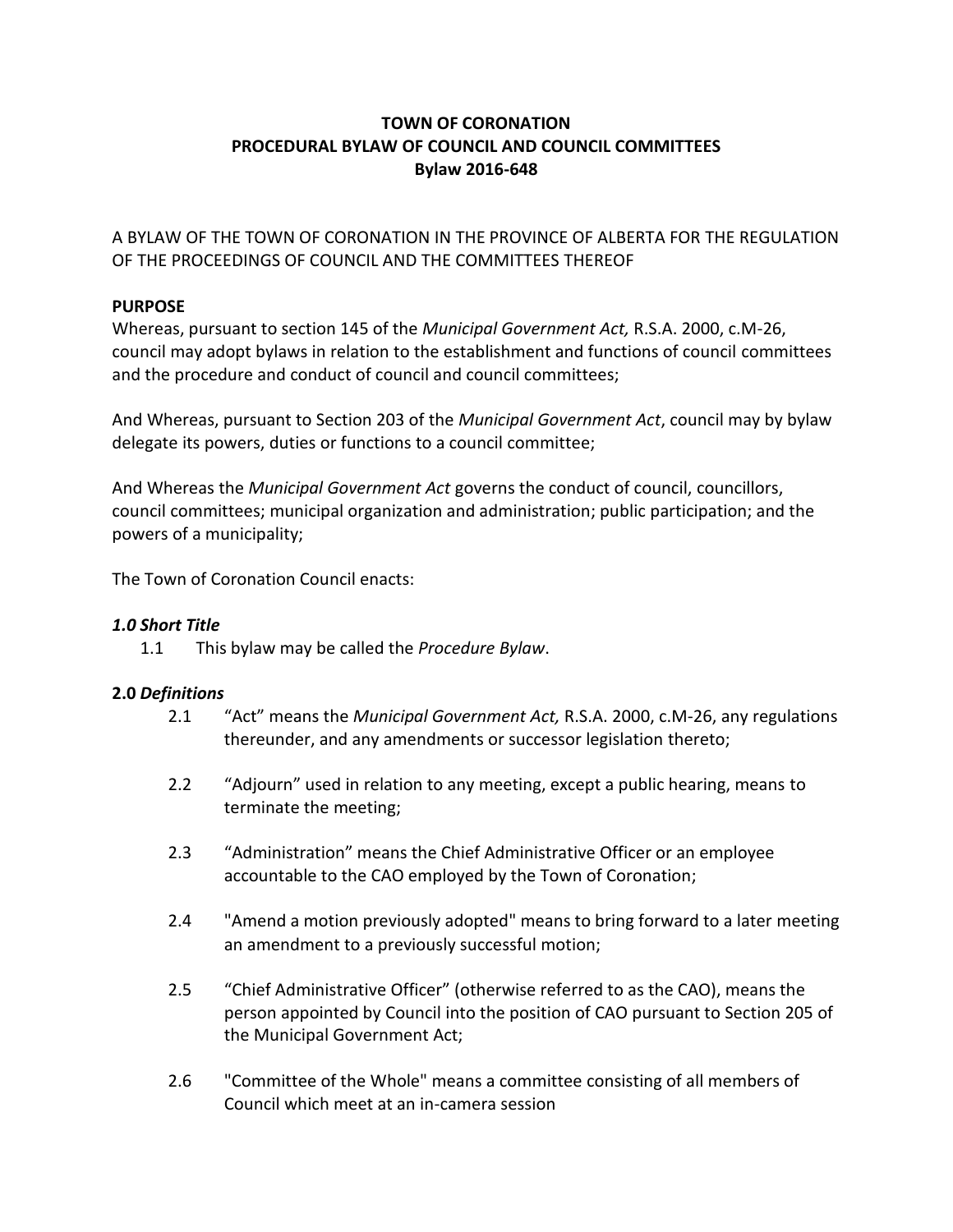- 2.7 "Coronation" means the Town of Coronation;
- 2.8 "Council" means the Council of the Town of Coronation;
- 2.9 "Council Committee" means a committee, board or other body established by a council under the *Act*;
- 2.10 "Councillor"; "Member of Council"; "Council Member" means any member except for the Mayor;
- 2.11 "In Camera" means a meeting at which only councillors and other persons specified by council may attend;
- 2.12 "Member" means a duly elected Member of Council or a duly appointed Member of a Committee.
- 2.13 "Minutes" means the written record of a Meeting recorded in the English language without note or comment.
- 2.14 "Organizational Meeting" means a meeting of Council held in accordance with Section 192 of the Municipal Government Act;
- 2.15 "Orders of the day" means a requirement that the Mayor return to the predetermined agenda, including adjourning at the pre-determined time, unless a motion to extend the discussion occurring at that time or a motion to extend the meeting is adopted;
- 2.16 "Peace Officer" means a Peace Officer as defined in the *Police Act;*
- 2.17 "Pecuniary Interest" means a pecuniary interest within the meaning of Section 170 of the Municipal Government Act;
- 2.18 "Point of Information" means a request by a Member directed through the Chair to another Member or to Administration for information relevant to the business at hand
- 2.19 "Point of Order" means a demand by a member of council that the Mayor enforce the rules of procedure;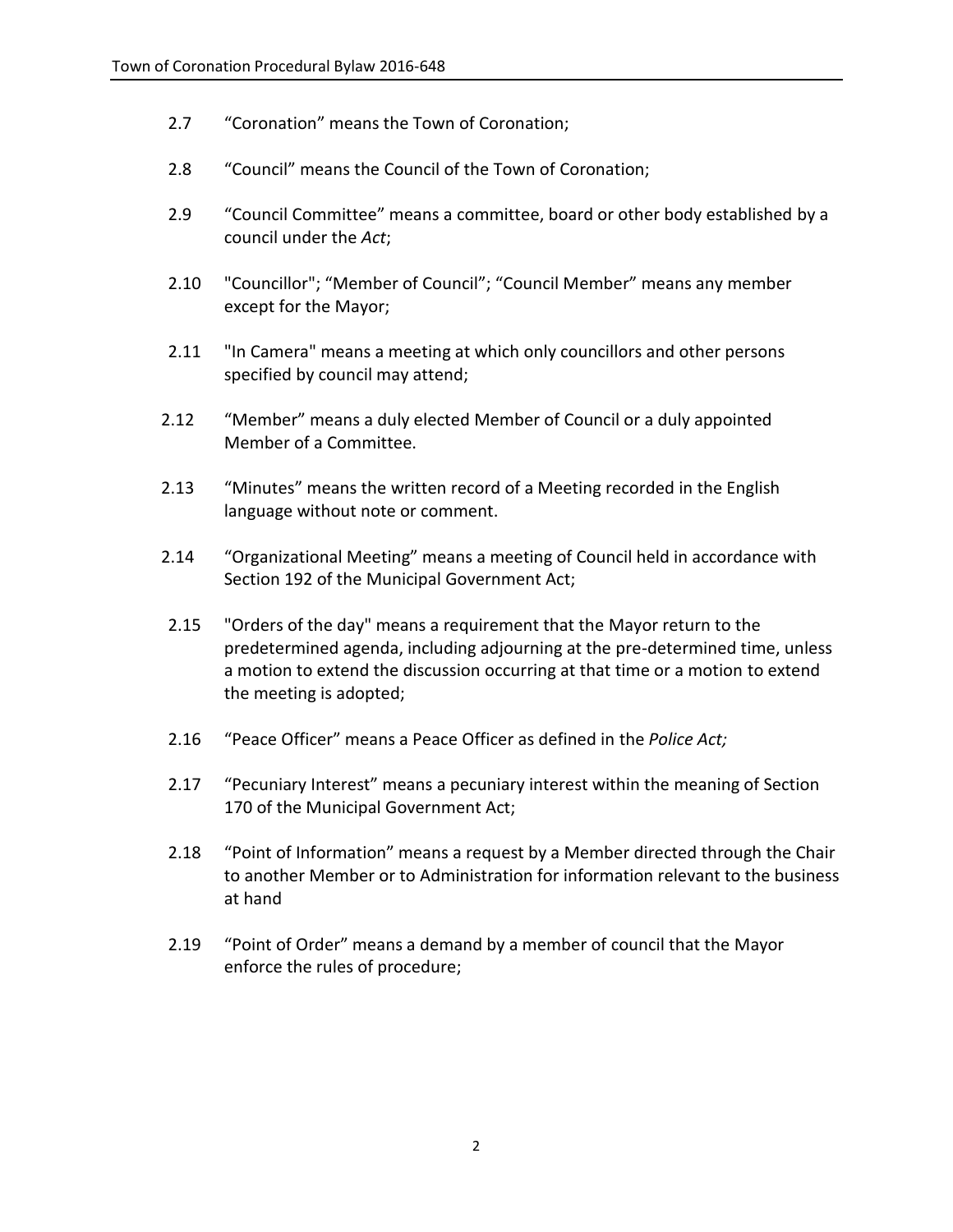- 2.20 "Point of Privilege" means a request made to the Mayor by a member of council on any matter related to the rights and privileges of councillors and includes:
	- 2.20.1 the comfort of councillors
	- 2.20.2 the conduct of Coronation employees or members of the public in attendance at the meeting;
	- 2.20.3 the accuracy of the reports of council's proceedings; and
	- 2.20.4 the reputation of council and councillors;
- 2.21 "Postpone" means to delay the consideration of any matter, either:
	- 2.21.1 to later in the meeting;
	- 2.21.2 to a specified time and/or date;
	- 2.21.3 until the occurrence of an event; or
	- 2.21.4 indefinitely;
- 2.22 "Public Hearing" means a meeting or portion of a meeting that council is required to hold under the *Act* or another enactment for the primary purpose of hearing submissions;
- 2.23 "Public Meeting" means a meeting of council or committee of the whole at which members of the public may attend and may be invited to make submissions to council, but which is not a public hearing;
- 2.24 "Quorum" means:
	- 2.24.1 In the case of a Council meeting, the majority of the valid and subsisting Members of Council;
	- 2.24.2 In the case of a Committee Meeting, unless the bylaw establishing such Committee specifies a different quorum, the majority of the Members thereto, including Members at Large.
- 2.25 "Recess" means to take a short break in the order of business or an agenda item of a meeting with the intent of returning to that order of business or agenda item at the same meeting;
- 2.26 "Reconsider" means a motion made by a member who voted on the prevailing side of a motion adopted by council with the purpose of retaking the vote on a motion dealt with earlier in that same meeting;
- 2.27 "Recorded Vote" means that prior to the vote on a motion, a Member has called for the minutes to record the Members present at the Meeting and for the minutes to show which Members voted for or against the motion or abstained.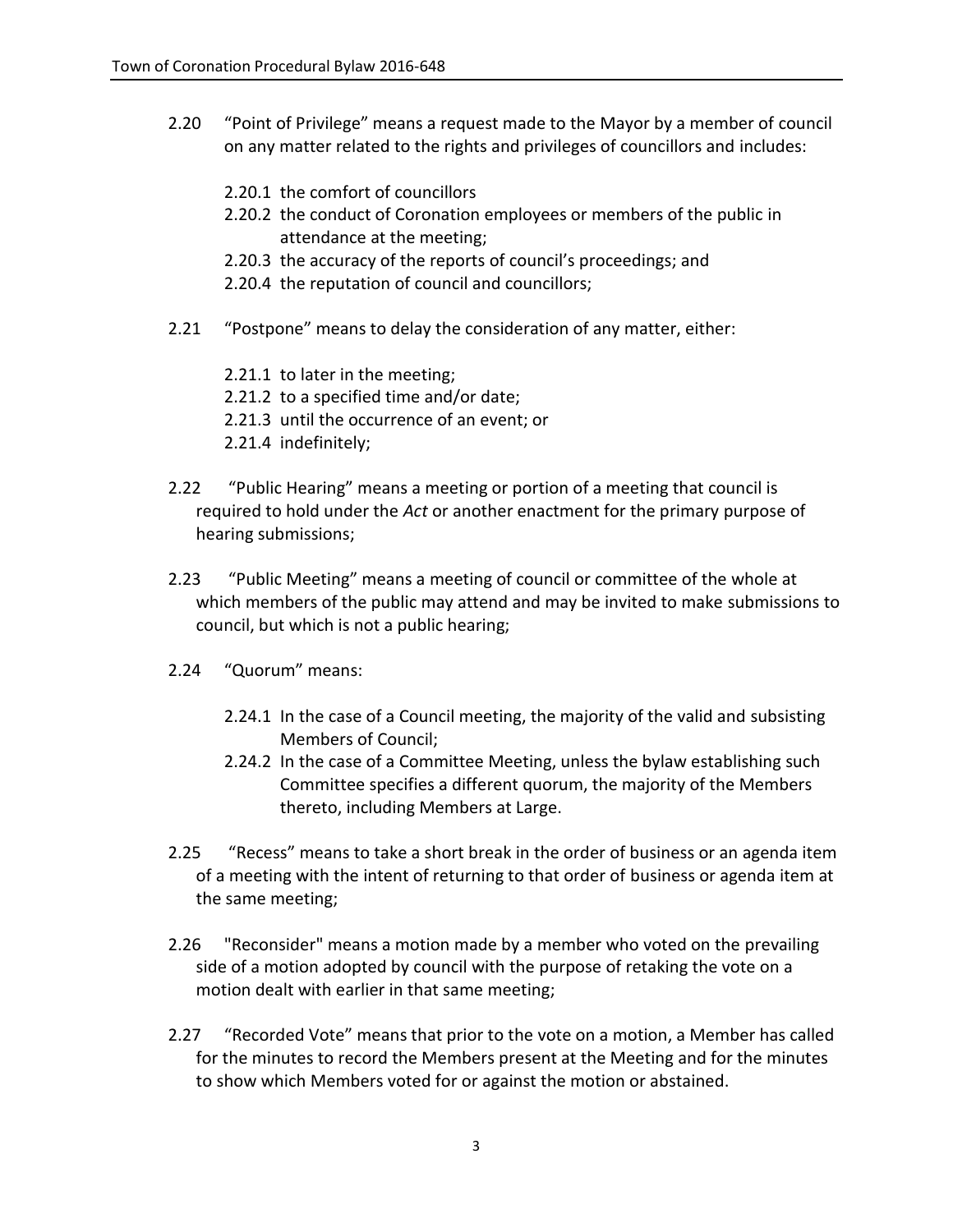- 2.28 "Refer" means to send a pending motion or agenda item to a council committee or the administration for investigation and report;
- 2.29 "Renew" means to bring forward to a later meeting a previously defeated motion;
- 2.30 "Rescind" means to bring forward to a later meeting a previously successful motion with the intent of revoking the original motion;
- 2.31 "Table" means to set a matter aside until a majority decides to address the item again by means of a motion to lift from the table; and
- 2.32 "Term" means the length of time that an elected council serves between two consecutive municipal elections.

## **3.0** *Application and Interpretation*

- 3.1 This bylaw shall apply to all meetings of council and committee of the whole.
- 3.2 Council may make this bylaw applicable to other council committees, either in whole or in part.
- 3.3 Where council makes this bylaw applicable to a council committee, it shall apply with all necessary modifications, and
	- 3.3.1 any reference to the Mayor shall be treated as a reference to the chair of the council committee;
	- 3.3.2 any reference to a councillor shall be treated as a reference to a member of the council committee; and
	- 3.3.3 any reference to council shall be treated as a reference to the committee.
- 3.4 To the extent that a matter is not dealt with in the *Act* or this bylaw, council shall have regard to *Robert's Rules of Order Newly Revised*.
- 3.5 The precedence of the rules governing the procedures of council is:
	- 3.5.1 the *Act*;
	- 3.5.2 other provincial legislation;
	- 3.5.3 this bylaw; and
	- 3.5.4 *Robert's Rules of Order Newly Revised*.
- 3.6 Council may waive all or part of the provisions of this bylaw for a meeting, if the councillors present vote unanimously to do so.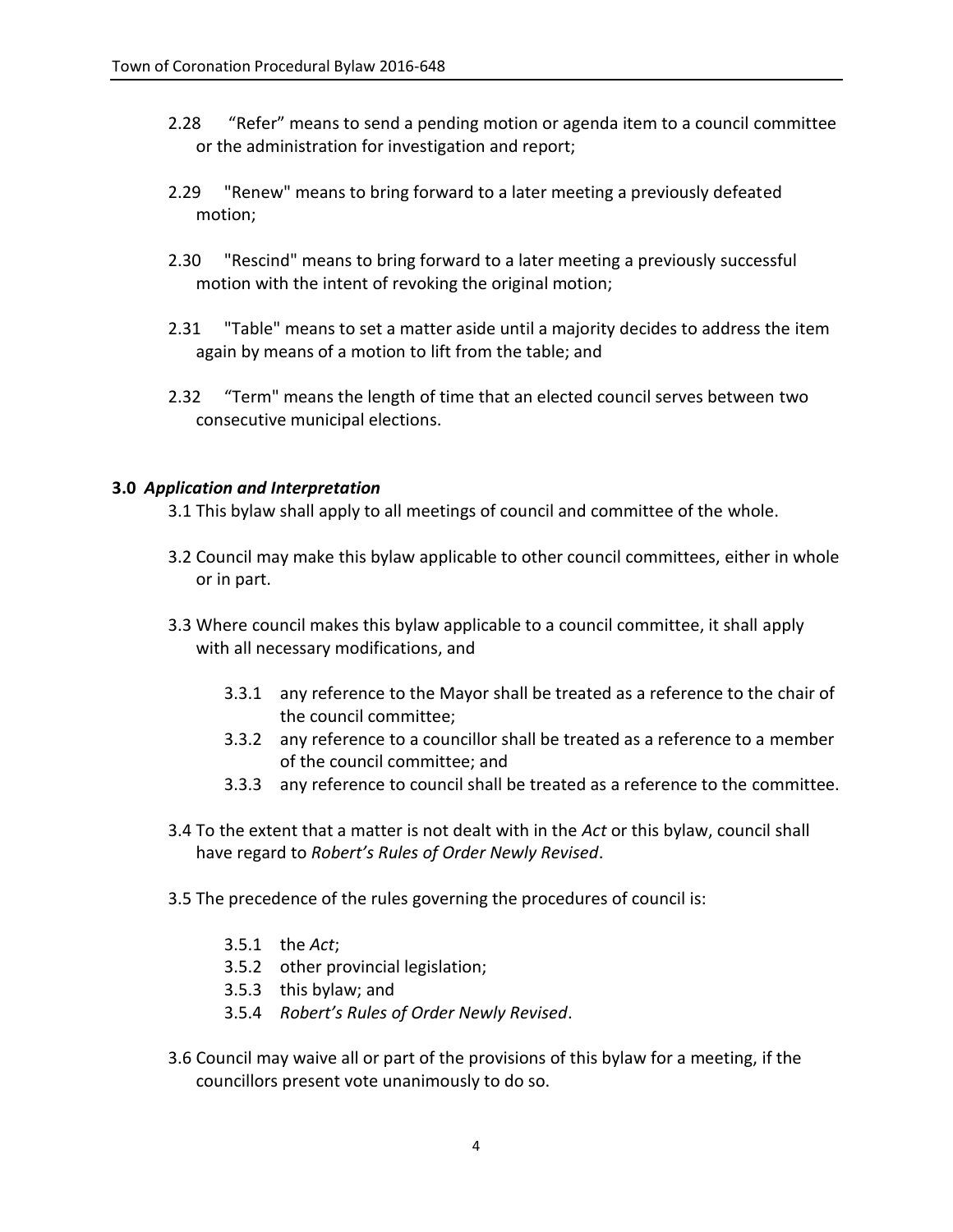## **ORGANIZATION OF COUNCIL & COMMITTEES**

## **4.0** *Organizational Meetings*

- 4.1 Council shall hold an organizational meeting each year not later than two weeks after the third Monday in October.
- 4.2 The CAO shall set the time and place for the organizational meeting.
- 4.3 At the annual organizational meeting, council shall
	- 4.3.1 Elect one Councillor from amongst themselves to the position of Mayor;
	- 4.3.2 elect one Councillor from amongst themselves to the position of Deputy Mayor;
	- 4.3.3 establish the dates and time of commencement and place of the regular Council meetings; and
- 4.4 *Robert's Rules of Order Newly Revised* will be used by council.

#### **5.0** *Inaugural Meeting*

- 5.1 The Organizational Meeting immediately following a general municipal election shall be called the Inaugural Meeting.
- 5.2 At the Inaugural Meeting, Council shall be required to appoint the Mayor from among the Councillors as the first order of business.
- 5.3 Until the Mayor has taken the oath of office, the CAO shall chair the Inaugural meeting.
- 5.4 Each Councilor shall take the prescribed oath of office as the next order of business at the Inaugural meeting.
- 5.5 At the Inaugural meeting, in addition to those items in Section 4.3, each Councilor shall affirm the Code of Conduct as approved from time to time by council;
- 5.6 Members of Council hold office from the beginning of the Inaugural meeting following the general election until immediately before the beginning of the Inaugural meeting following the next general election in accordance with the Local Authorities Election Act.

## **6.0** *Council Seating*

6.1 The Mayor shall occupy the seat at the centre of the council table.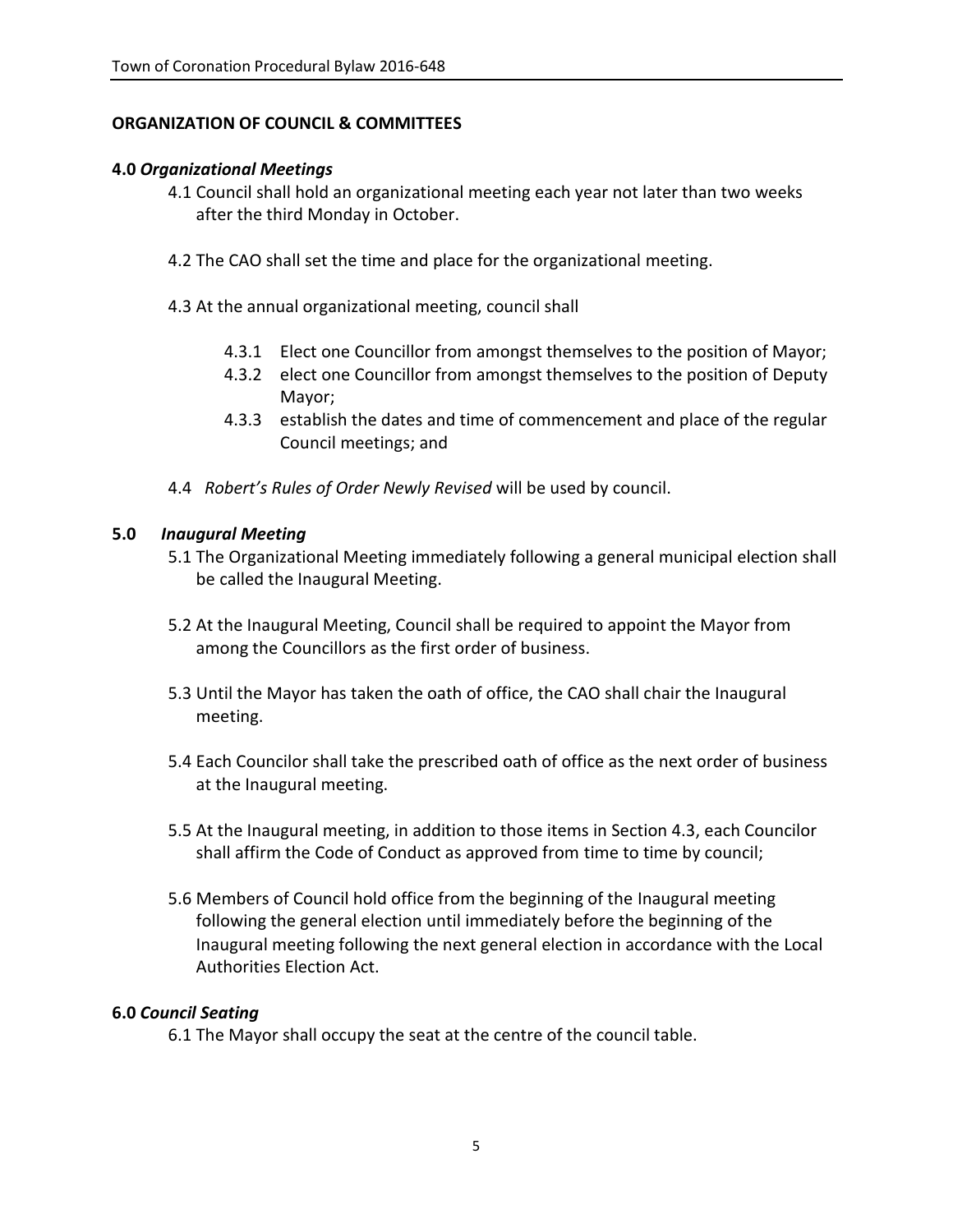## **7.0** *Quorum*

7.1 Quorum of council is a majority of councillors.

- 7.2 If quorum is not achieved within 15 minutes after the time the meeting was scheduled to begin, the CAO will document the names of those who are present and the meeting will be adjourned and rescheduled.
- 7.3 The agenda delivered for that meeting shall be considered at the next Regular Meeting of Council prior to the consideration of the agenda for the subsequent meeting or it shall be the agenda for a special meeting called for that purpose.
- 7.4 If at any time during a meeting the quorum is lost, the meeting shall be recessed and if quorum is not achieved again within 15 minutes, the meeting shall be deemed to be adjourned.

## **DUTIES OF OFFICIALS**

## *8.0 Duties of the Mayor*

8.1 The Mayor shall, when present:

- 8.1.1 open and adjourn council meetings;
- 8.1.2 chair all meetings of council and Committee of the Whole meetings;
- 8.1.3 preserve order and decorum in council meetings;
- 8.1.4 rule on all questions of procedure;
- 8.1.5 ensure that each member of council who wishes to speak on a debatable motion is granted the opportunity to do so;
- 8.1.6 determine the speaking order when two or more members of council or others wish to speak; and
- 8.1.7 decide who, aside from members of council, may address council.
- 8.2 The Mayor is an ex officio member, by virtue of office, of all council committees, unless a bylaw establishing a committee expressly states that the Mayor is not an ex officio member of that committee.
- 8.3 If the Mayor is present at a committee meeting by virtue of office:
	- 8.3.1 the Mayor has all the rights and privileges of the other committee members including the right to make motions and vote.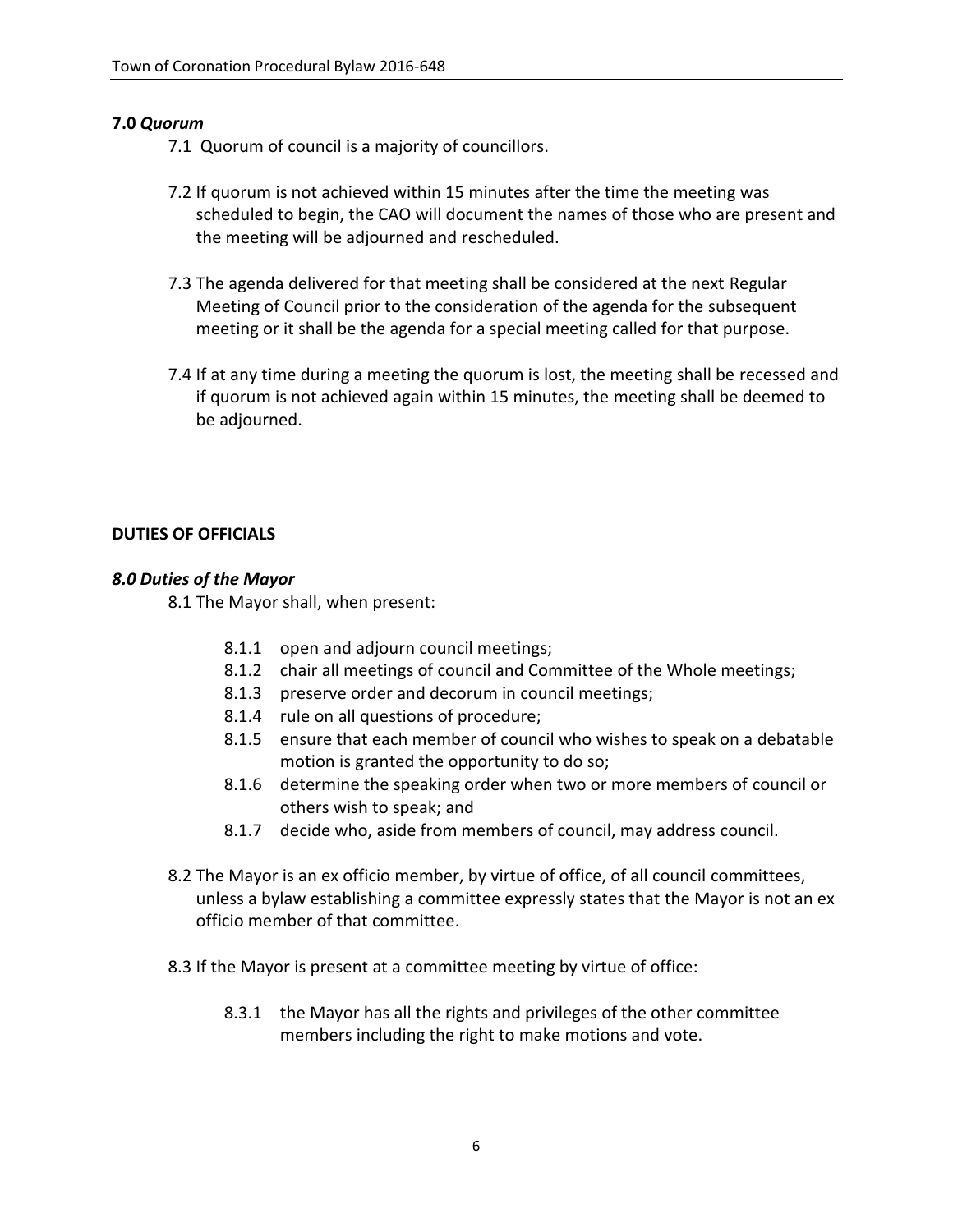## *9.0 Duties of the Deputy Mayor*

- 9.1 Council shall appoint a Deputy Mayor for a one-year period at the organizational meeting.
- 9.2 The Deputy Mayor shall chair council meetings when the Mayor is absent or unable to act as Mayor and shall have all the powers and responsibilities of the Mayor under this bylaw during the absence or incapacity of the Mayor.
- 9.3 In the absence or inability of the Mayor and Deputy Mayor to act, a member of council shall chair council meetings and shall have all the powers and responsibilities of the Mayor under this bylaw.

## *10.0 Duties of the Chief Administrative Officer*

10.1 The chief administrative officer shall be subject to the *Act* and the *Chief Administrative Officer's Bylaw*.

## *11.0 Order in Council Chambers – The Public*

- 11.1 Only councillors, the CAO, and those individuals authorized by the CAO may be present on the floor of council chambers.
- 11.2 A person not listed in section 11.1 may be present on the floor of council chambers if that person has first received the approval of the Mayor.
- 11.3 The CAO, an employee or consultant authorized by the CAO may address the council from the floor of council chambers, if recognized by the Mayor.
- 11.4 A person not listed in section 11.1 may address council from the public gallery with permission of the Mayor.
- 11.5 No person present in the gallery or on the floor of council chambers shall cause any disturbance, interrupt any speaker or interfere with the action of council.
- 11.6 The Mayor may call to order any person on the floor or in the gallery who has created a disturbance and may expel that person from council chambers.
- 11.7 An employee or member of the public who refuses to leave council chambers upon the order of the Mayor may be removed by a peace officer.
- 11.8 No person shall record the proceedings of council through electronic audio, video, camera or other devices, unless authorized to do so by this or any other bylaw or by a unanimous vote of council members present.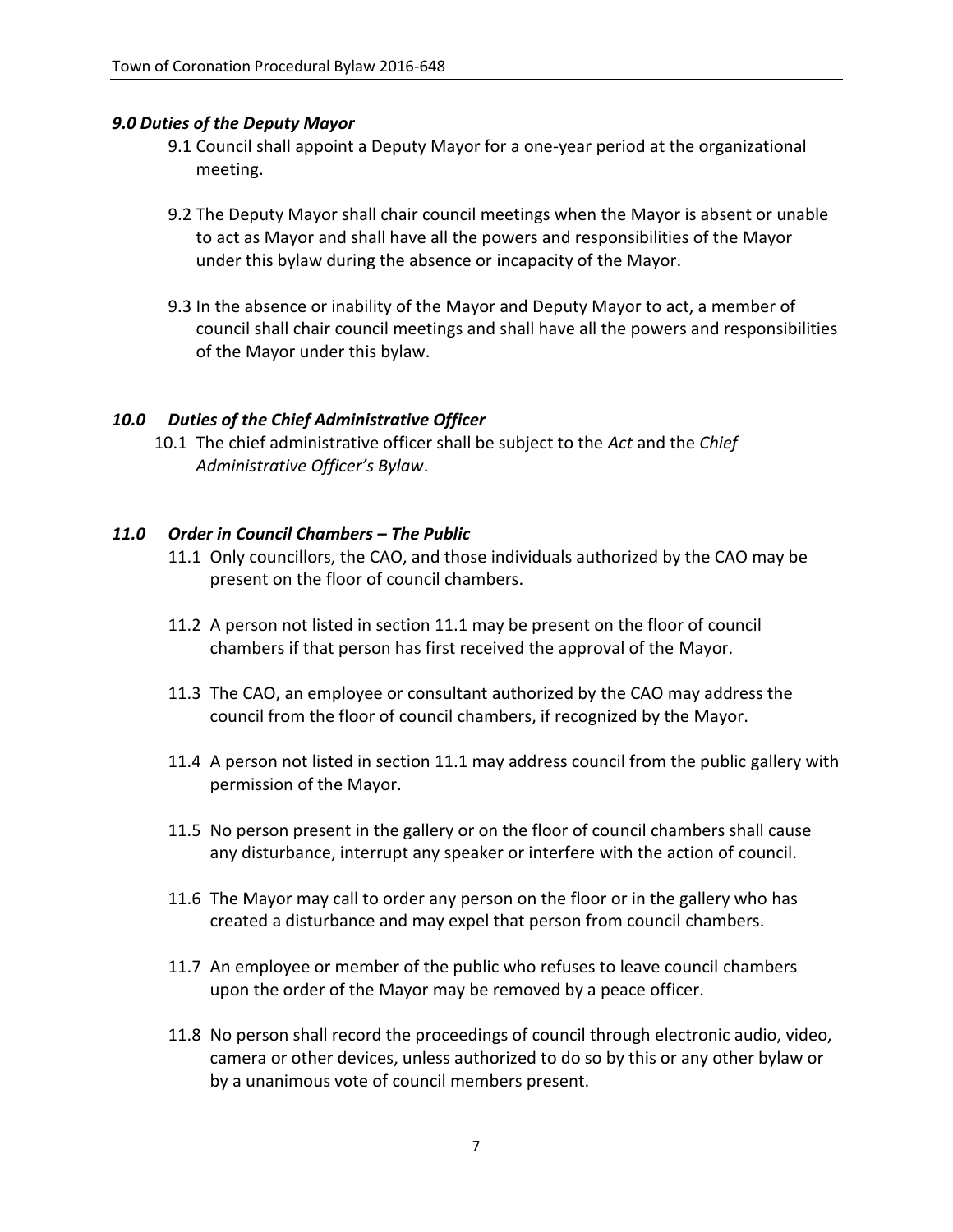## *12.0 Order in Council Chambers - Council*

- 12.1 The Mayor may call to order any councillor who is out of order.
- 12.2 A councillor who is called to order must cease talking or otherwise engaging in the activity specified by the Mayor in the call to order.
- 12.3 When a councillor has been called to order but persists in breaching the order of council, the Mayor may name the councillor and declare the offence.
- 12.4 The CAO shall note the offence in the minutes.
- 12.5 If a councillor who has been named:
	- 12.5.1 apologizes to council and withdraws the offensive statement or action, then
		- i. that councillor may remain and continue to participate in the meeting; and
		- ii. the Mayor may direct that the notation of the offence be removed from the minutes; or
	- 12.5.2 fails or refuses to apologize and withdraw the offensive statement or action then that councillor is automatically expelled and must leave council chambers immediately.
- 12.6 A councillor who refuses to leave the council chambers upon the order of the Mayor may be removed by a peace officer.
- 12.7 No councillor shall be expelled for a period greater than the meeting that was in progress at the time of the expulsion.
- 12.8 A councillor who is called to order or named may immediately thereafter challenge the ruling of the Mayor and state the terms of the challenge.
- 12.9 When there is a challenge to the ruling of the Mayor, all further debate shall cease until the challenge has been dealt with by council.
- 12.10 A challenge of the Mayor's ruling shall follow those procedures outlined in sections 13.2 to 13.4.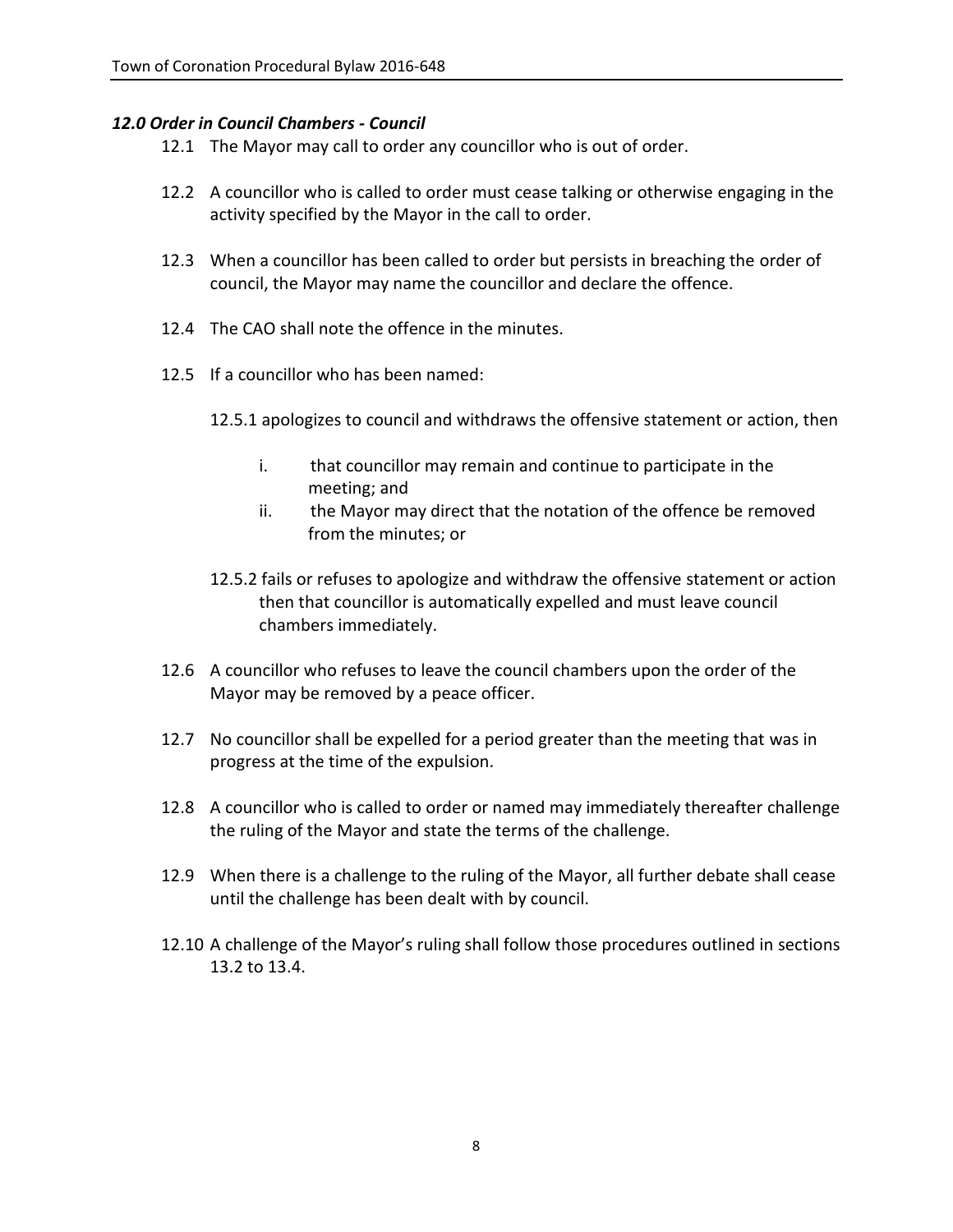## *13.0 Calling a Member to Order*

- 13.1 When the Mayor calls a Member to order, the Member speaking shall be seated and remain seated. After the Mayor has ruled, the Member may explain the action resulting in the call to order.
- 13.2 In the event that a Member refuses to be seated when called to order, the Mayor shall request the Deputy Mayor to make a motion to remove the unruly Member either:
	- 13.2.1 For the balance of the meeting; or 13.2.2 Until a time stated in the motion; or 13.2.3 Until the Member makes an apology acceptable to the Meeting for the unruly behavior;

Whichever is the shortest time.

- 13.3 If the resolution passes, the Mayor shall direct the Member to leave.
- 13.4 When the Mayor has directed a Member to leave and the Member makes a satisfactory explanation and apology, the Council may, by a motion, allow the offending Member to remain.

#### *14.0 Challenge to Ruling of the Mayor*

- 14.1 When a Member wishes to challenge the ruling of the Mayor, the motion, "That the decision of the Mayor be overruled" shall be made, and the question shall be put to a vote immediately without amendment or debate by decision of Council. A vote against the motion is a vote to uphold the ruling of the Mayor.
- 14.2 The Mayor shall be governed by the vote of the majority of the Members present.
	- 14.2.1 If the Mayor refuses to put the motion, "That the decision of the Mayor be overruled", the Deputy Mayor shall be requested to proceed with putting the motion and the vote, from the floor if necessary.
	- 14.2.2 A resolution carried under subsection (1), is effectual and binding as if carried with the Mayor as chair.

## *15.0 Persons wishing to address Council – Delegate*

15.1 If a person wishes to address Council as a delegate, that person must contact the CAO and state the reason for the request to speak in the form of a one page letter. The letter must be delivered no later than 4 pm on the Wednesday prior to the meeting date. If it is recommended that Council hear the matter, the CAO will contact the person and provide a time in which they can speak.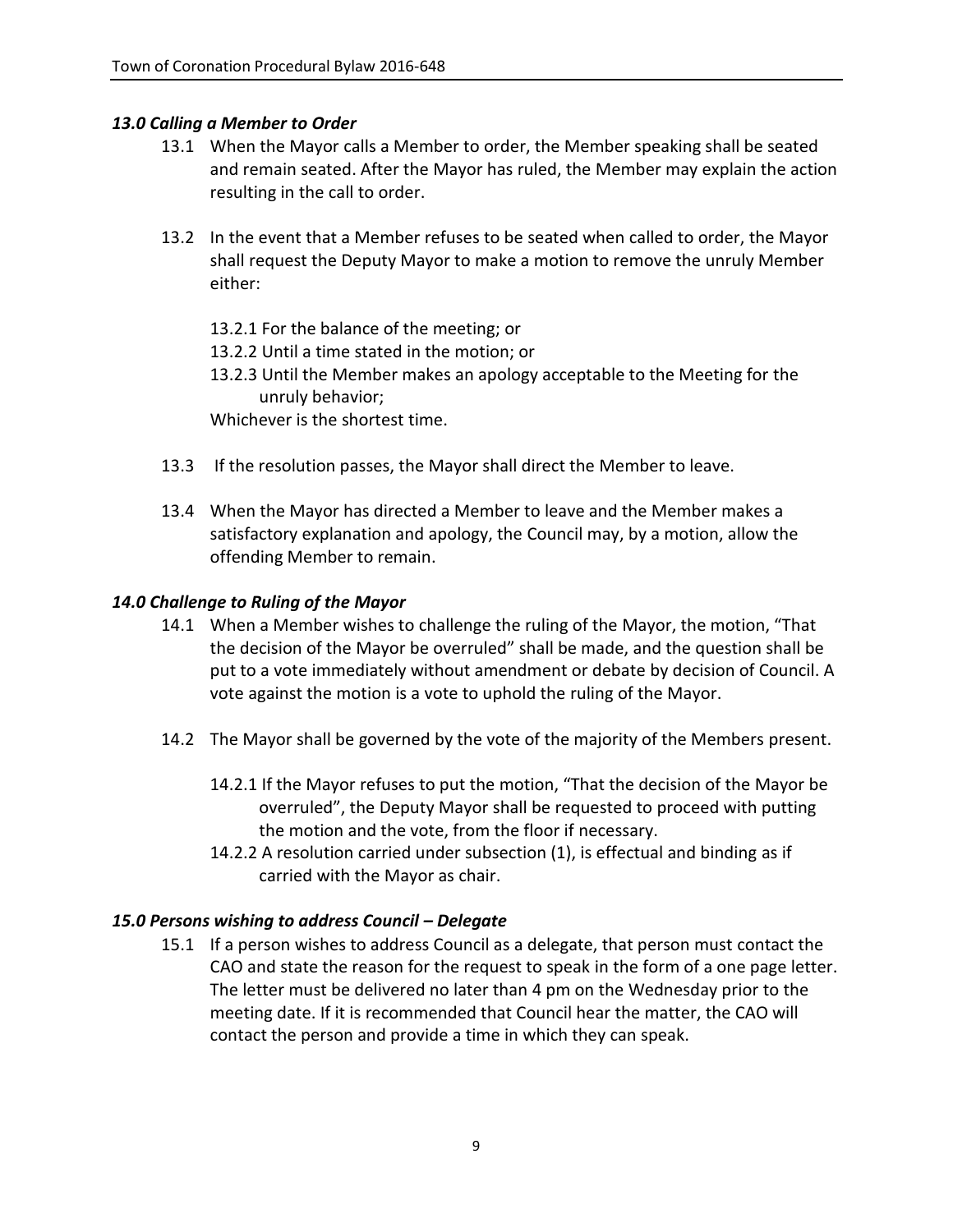## 15.2 The CAO may

- 15.2.1 Refer the matter to a Committee; or
- 15.2.2 Recommend that Council hear from the person; or
- 15.2.3 Refuse to hear from the person and refer the matter to the Administration for reply.
- 15.3 Notwithstanding section 15.1 and 15.2.
	- 15.3.1 Council may allow a person to address a matter that is on the agenda
	- 15.3.2 Council may, on a two-thirds vote, allow a person to address a matter that was not on the agenda, by referring the matter to any appropriate committee, appoint a special committee to deal with the matter, or deal with the matter itself at that or some later meeting; and
	- 15.3.3 No person shall address Council for more than 15 minutes, exclusive of the time required to answer questions, unless and to the extent allowed by a motion approved by Council.
- 15.4 A Committee must hear a person referred to it by Council.
- 15.5 Persons addressing Council or COW shall limit their comments to the matter contained in the report and the recommendations being discussed.

## *16.0 Rules Governing Debate*

- 16.1 A motion must be made by a councillor before council can debate an item before council.
- 16.2 A seconder to a motion is not required.
- 16.3 All discussion at a meeting of council shall be directed through the Mayor.
- 16.4 Unless otherwise provided by resolution, a councillor may speak only:

16.4.1 once on any motion; and 16.4.2 once on any amendment to a motion.

16.5 Notwithstanding 16.4:

16.5.1 a councillor may ask questions of the administration or other councillors on any motion or amendment to a motion;

16.5.2 a councillor may speak to answer questions put by other councillors; and 16.5.3 a councillor who has made a motion may speak a second time to close the debate.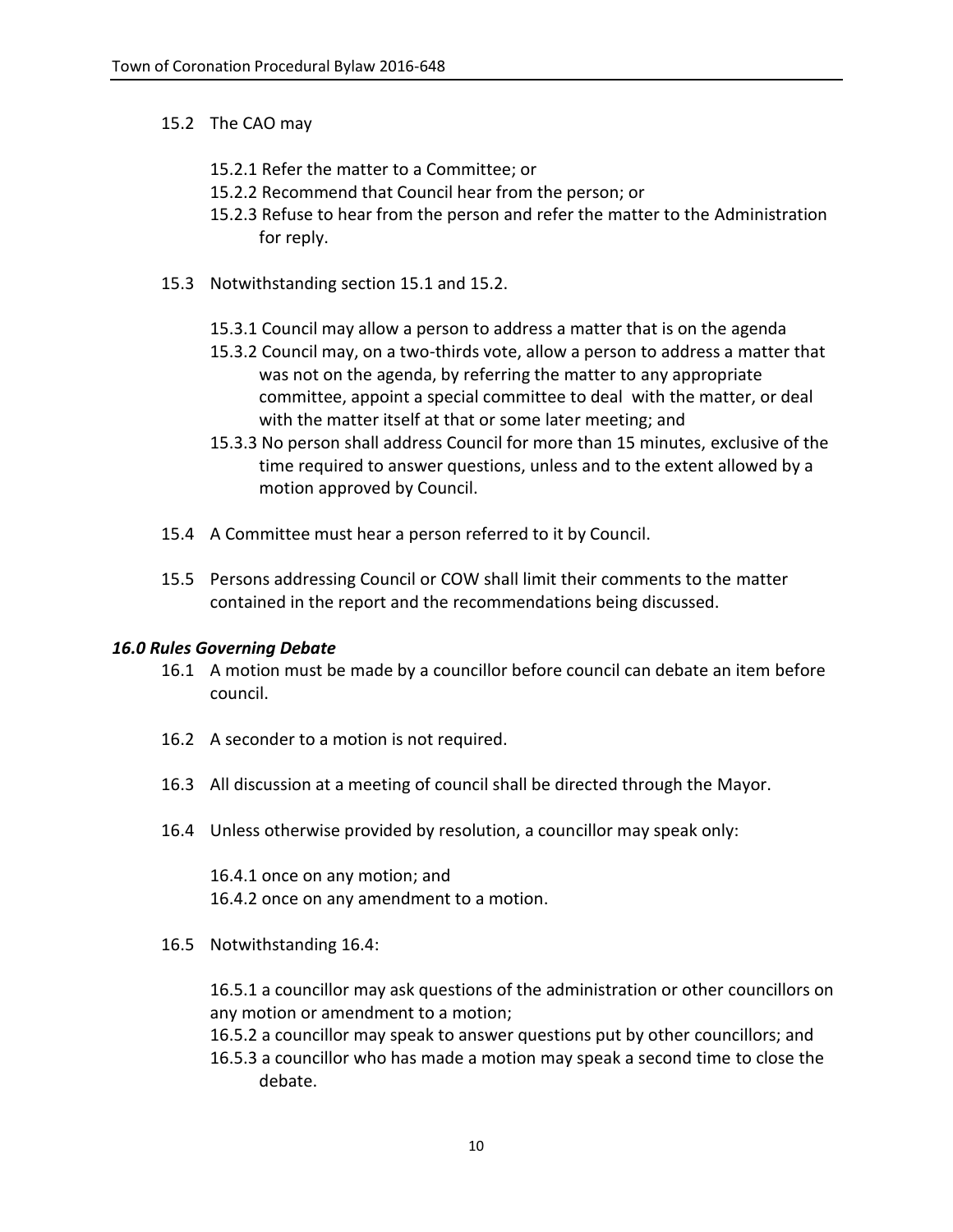- 16.6 The Mayor may participate in debate on any matter before council without relinquishing the chair.
- 16.7 The Mayor may make a motion on any matter on the agenda but before doing so the Mayor must relinquish the chair to the Deputy Mayor until the vote on the motion has been taken.
- 16.8 When a member of council wishes to leave the council chambers while a meeting of council is in progress:
	- 16.8.1 the member of council shall await the formal acknowledgement of the Mayor before leaving; and
	- 16.8.2 the time of the member's departure, and return, if any, shall be recorded in the minutes.
- 16.9 If a councillor is in a Conflict of Interest or has a Pecuniary Interest under the *Act*, that councillor shall state they are in a conflict and the reason for the conflict and shall leave the meeting.
- 16.10 Where a councillor has left the meeting under section 16.9:
	- 16.10.1 the reason for and time of the councillor's departure, and return, if any, shall be recorded in the minutes;
	- 16.10.2 if council amends the motion before it, council shall recess to allow the chief administrative officer to endeavor to advise the councillor who has left the meeting of the amendment so that the councillor may determine whether he/she remains in a conflict of interest; and
	- 16.10.3 council shall not consider any other agenda item until the chief administrative officer has endeavored to advise the councillor who left the meeting because of a conflict that there is a new agenda item before the meeting.
- 16.11 In order to ensure that quorum is not lost, the Mayor may recess the meeting briefly if a member of council wishes to leave the meeting but intends to return.
- 16.12 Subject to the *Act*, no councillor shall leave the council meeting after a question is put to a vote until the vote is taken.
- 16.13 A member of council who is speaking may be interrupted by the Mayor if:
	- 16.13.1 the member speaking is out of order; or
	- 16.13.2 the matter being addressed by the member speaking is outside the jurisdiction of council.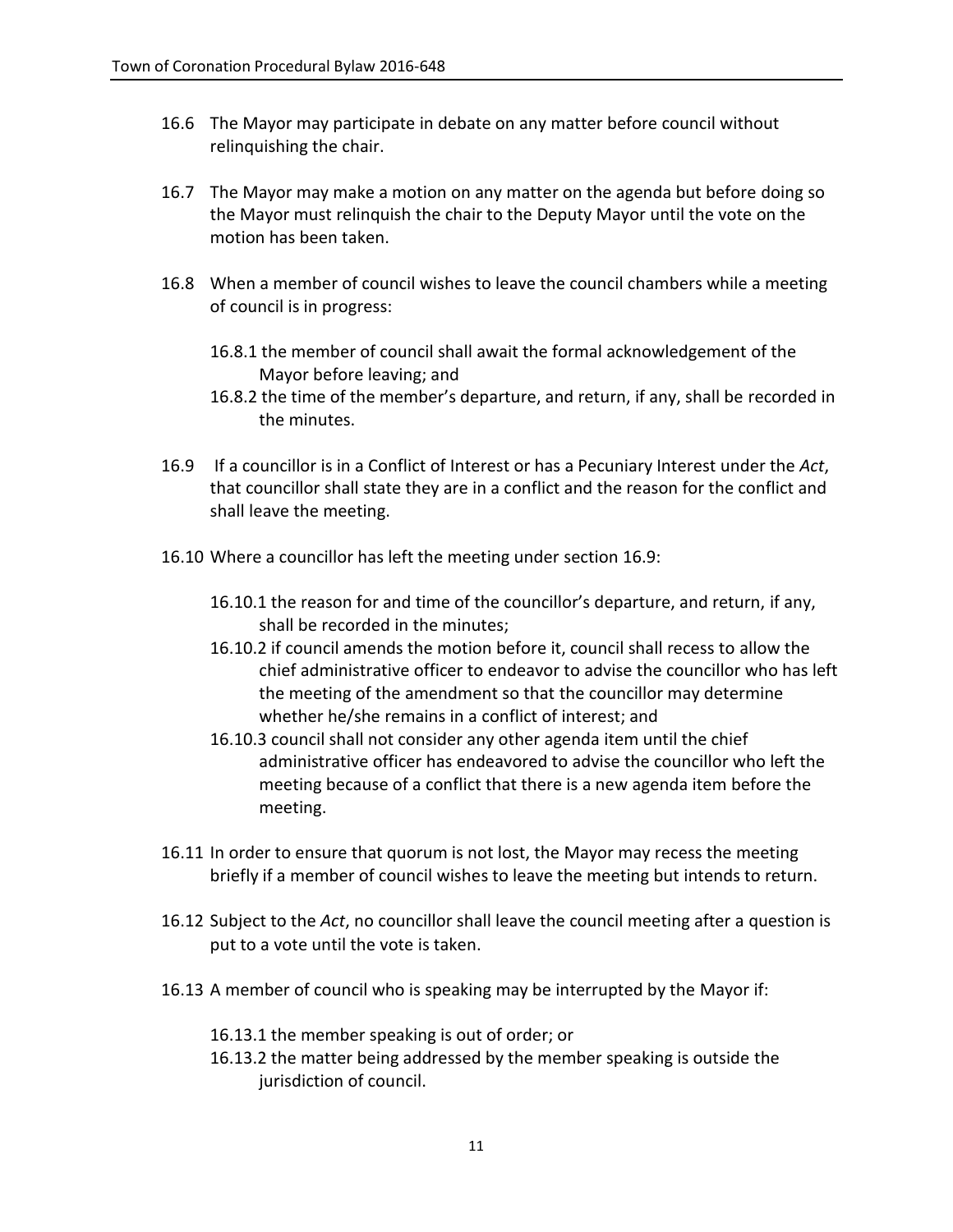16.14 A member of council who is speaking may only be interrupted by another councillor on:

16.14.1 a point of privilege; or 16.14.2 a point of order.

- 16.15 The member of council who is speaking when a point of order or privilege is raised shall cease speaking immediately.
- 16.16 The Mayor may grant permission:

16.16.1 to the council member raising the point to explain the point briefly; and 16.16.2 to the council member who was speaking to respond briefly; but otherwise a point of order or privilege is not debatable or amendable.

- 16.17 The Mayor must rule on a point of order or privilege and no vote will be taken unless there is a challenge by a member of council to the ruling.
- 16.18 The Mayor may seek advice from the chief administrative officer on a point of order or privilege or to determine whether a matter is within the jurisdiction of the council.

### **MEETINGS OF COUNCIL & COMMITTEES**

#### *17.0 Regular Meetings*

- 17.1 All Regular Meetings of Council shall be held in the Council Chambers in the Town Office. A two-thirds vote is required to change the location of a meeting. The location cannot be outside of the Town of Coronation limits.
- 17.2 The Mayor may direct that a Special Meeting of Council may be held within the Town Office. Council may, at a Regular Meeting of Council, direct that the date, time or location of a subsequent meeting be other than as provided above, provided notice is given in writing at least 24 hours prior to all Councillors and the public.
- 17.3 Regular meetings of Council shall be held on the second & fourth Monday of each month.
- 17.4 Every regular meeting of Council shall commence at 7:00 pm, and adjourn not later than 10:00 pm, unless Council passes a motion to extend the meeting past 10:00 pm by a two-thirds vote.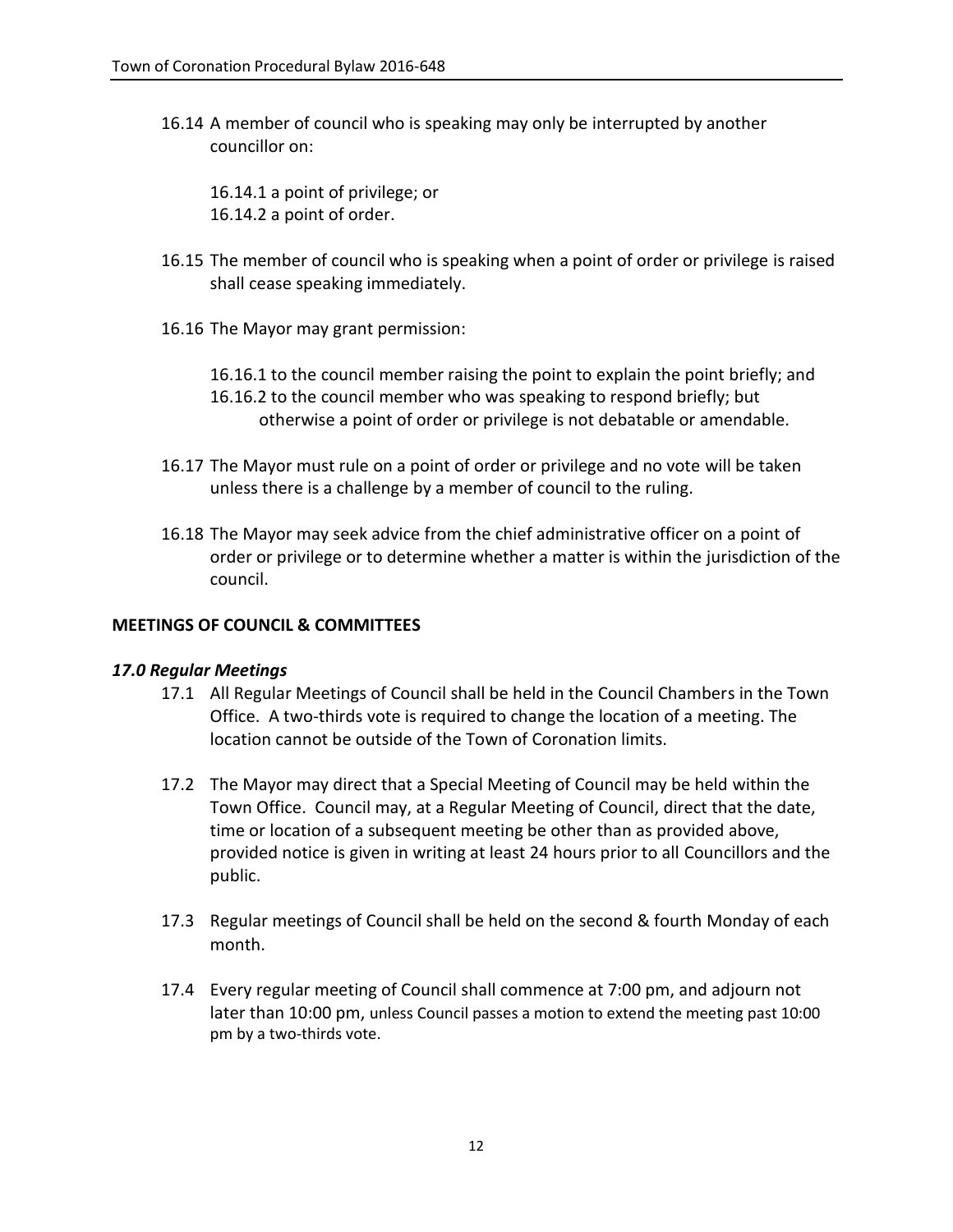## *18.0 Combined Meetings*

18.1 In a Combined Meeting, the Regular Public Hearing portion shall commence immediately following "Adoption of Agenda".

## *19.0 Public Meetings*

19.1 Except as provided in section 20, all meetings shall be held in public.

## *20.0 In Camera Meetings*

- 20.1 No item shall be considered In Camera unless one of the exceptions to disclosure in Division 2 Part 1 of the Freedom of Information and Protection of Privacy Act applies.
- 20.2 A Meeting held In Camera subject to the Municipal Government Act and the Freedom of Information and Protection of Privacy Act may exclude the Administration, but not Councillors or the CAO except for improper conduct.
- 20.3 No bylaw or resolution shall be passed at an In Camera Meeting, except a resolution to revert to meeting in public or to recess.
- 20.4 In accordance with the Municipal Government Act, the Subdivision and Development Appeal Board may deliberate and make their decisions In Camera.

## *21.0 Committee of the Whole*

- 21.1 There shall be a committee of the whole comprising all councillors.
- 21.2 Council, by majority vote, may schedule a committee of the whole meeting or may resolve itself into committee of the whole.
- 21.3 In addition to the restrictions contained in section 203(2) of the *Act*, the committee of the whole shall not hold public hearings.
- 21.4 Subject to the *Act*, any councillor may move that council move into committee of the whole to consider any matter either at the current council meeting or at another date. Instructions to the committee of the whole may be included in this motion.
- 21.5 Committee of the whole may move in camera in accordance with the *Act* and the *Freedom of Information and Protection of Privacy Act*.
- 21.6 No bylaw, resolution, or motion shall be passed when committee of the whole is sitting in camera in accordance with the *Freedom of Information and Protection of Privacy Act* except motions to return to the public forum.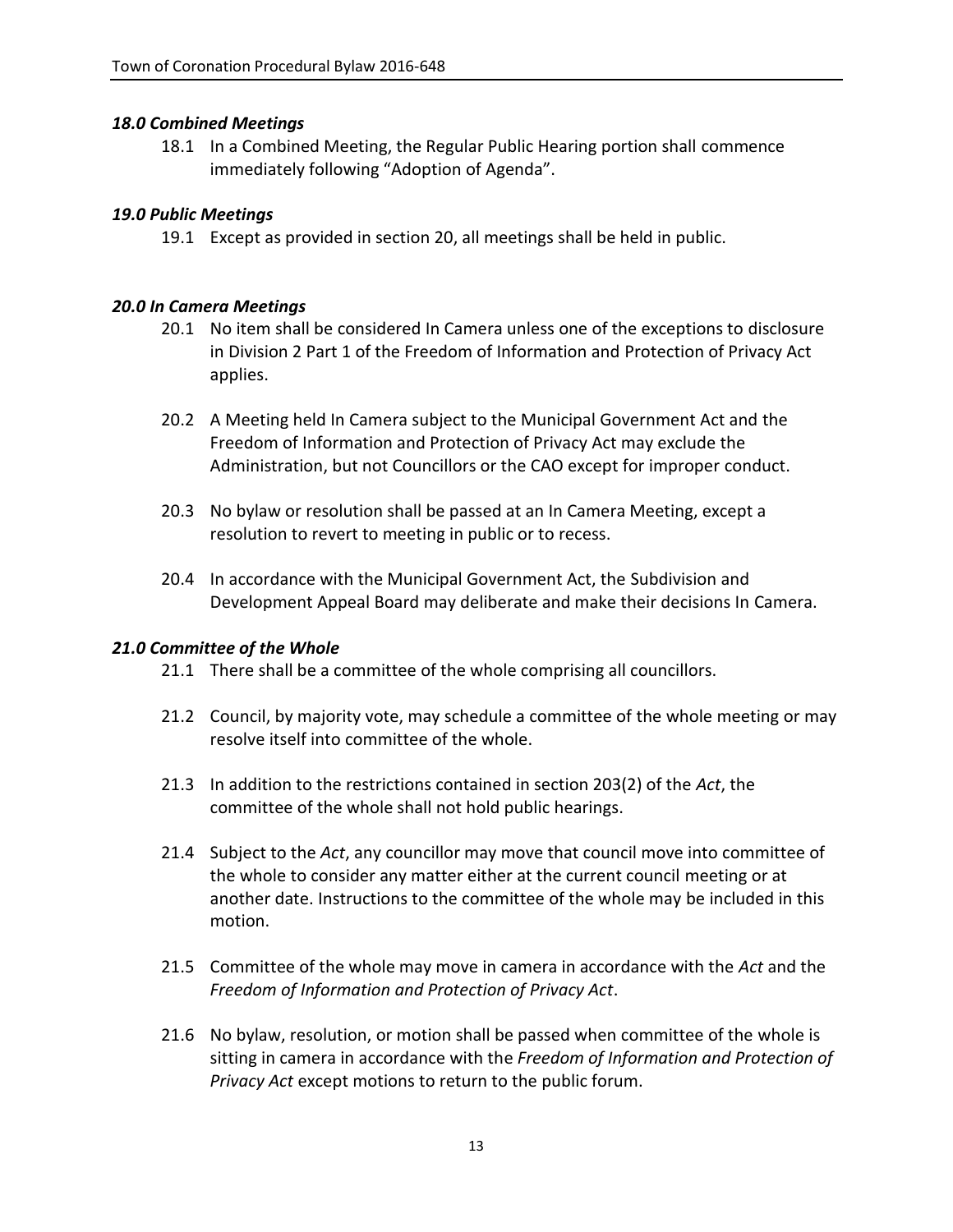## *22.0 Providing Notice of Meetings*

- 22.1 Members and Public must receive notice of all meetings.
- 22.2 Notice of Regular Meetings of Council and Committee of the Whole is deemed to be given by publication of a calendar of meetings in the Town Office.
- 22.3 For all meetings requiring notice, the CAO shall ensure the notice is:

22.3.1 issued a minimum 24 hours prior to the meeting date; 22.3.2 posted in the Town Office & specifies the time, date and location; 22.3.3 delivered, faxed or emailed to each member.

22.4 If a matter is not specified in the notice of a special meeting, it may not be dealt with, unless all members are present and a motion is passed by a majority to deal with the matter.

## *23.0 Cancellation of Meetings*

- 23.1 A Regular Meeting may be cancelled:
	- 23.1.1 by a majority of Members at a previously held Meeting; or
	- 23.1.2 with the written consent of a majority, provided twenty-four (24) hours notice is provided to Members and the public; or
	- 23.1.3 with the written consent of Two-Thirds (5) of the Members if twenty-four (24) hours notice is not provided to the public.
- 23.2 A Special Meeting, called by the Mayor, may be cancelled:
	- 23.2.1 by the Mayor if twenty-four (24) hours written notice is provided to all Members and the public; or
	- 23.2.2 if less than twenty-four (24) hours notice is provided, the Mayor may cancel with the written consent of Two-Thirds (5) of the Members.
- 23.3 A Special Meeting, requested in writing by a majority of Members, may be cancelled:
	- 23.3.1 with the written consent of the requesting Members, if 24 hours notice is provided to the Members and the public; or
	- 23.3.2 if less than 24 hours notice is provided, with the written consent of Two-Thirds (5) of the Members.
- 23.4 Committee Meetings may be cancelled as per Section 23.1.1 & 23.1.2, however at least 24 hours notice of cancellation must be provided to the Members and the public.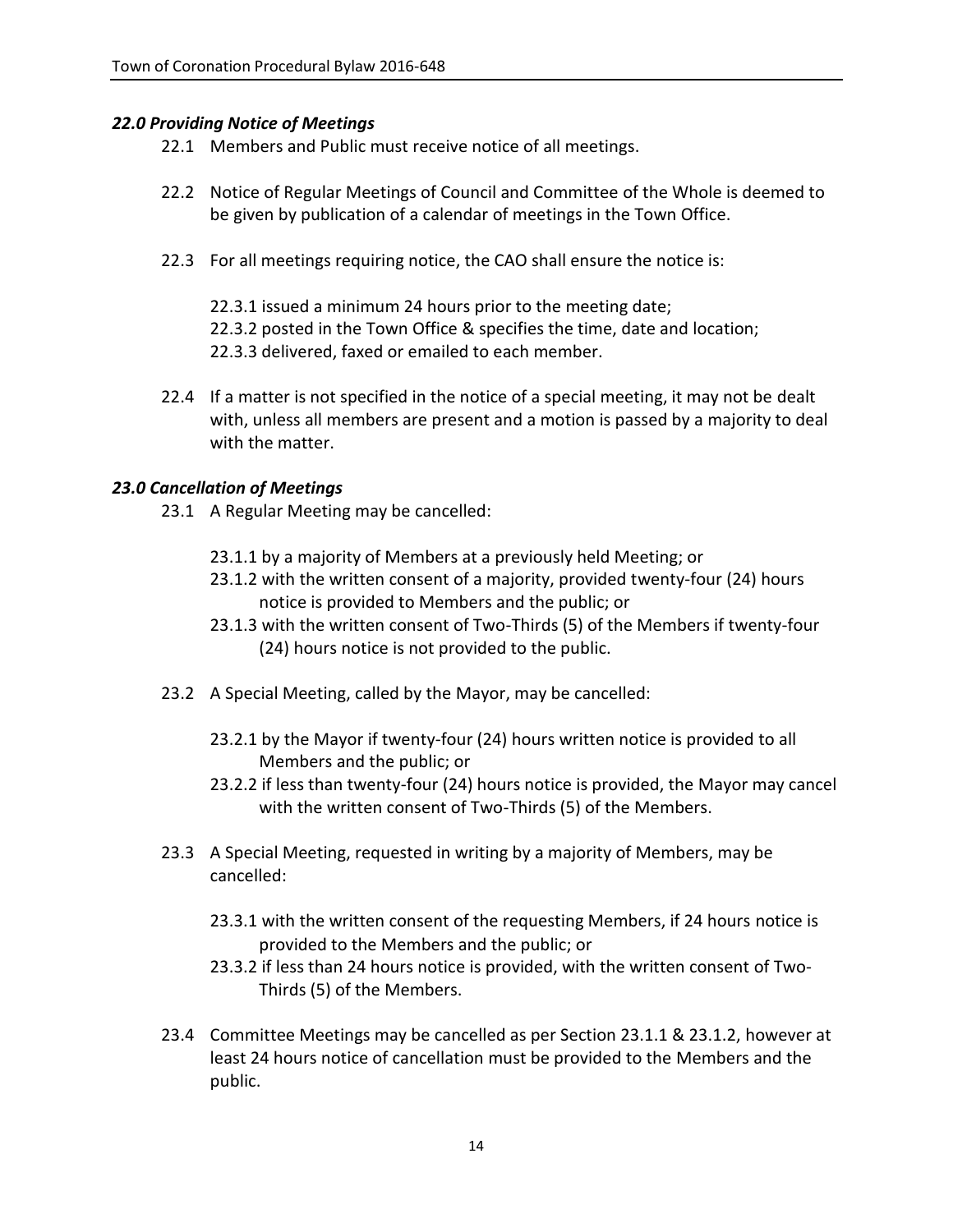## **RECORDS OF COUNCIL**

## *24.0 Agenda*

- 24.1 The proposed agenda for each council meeting shall be established by the CAO.
- 24.2 The subject of the Agenda for a Special Meeting of Council other than a strategic planning meeting is approved by the Mayor and CAO at the time of giving notice of the meeting.
- 24.3 The proposed agenda shall include:
	- 24.3.1 all recommendations for resolutions received in accordance with sections 34.1 and 34.2;
	- 24.3.2 all matters scheduled to that council meeting by prior resolution of council; and
	- 24.3.3 such other items of business as determined by the Mayor and CAO.
- 24.4 In establishing the agenda, the Mayor and CAO may establish a specific time for the introduction of and debate on any agenda item.
- 24.5 The first order of business at any council meeting shall be consideration of the proposed agenda and adoption of it, subject to any amendment that council may approve.
- 24.6 The order of business at a council meeting shall be the order of the items on the adopted agenda.
	- 24.6.1 The order of items for the regular agenda shall be as follows:
		- 1. Call to Order
		- 2. Acceptance of Agenda
		- 3. Adoption of Previous Minutes
		- 4. Delegations
		- 5. Staff Reports to Council
		- 6. Old Business
		- 7. Bylaws
		- 8. New Business
		- 9. Council Reports
		- 10. CAO Report
		- 11. Financial Reports
		- 12. Correspondence
		- 13. Confidential Items (In Camera Session)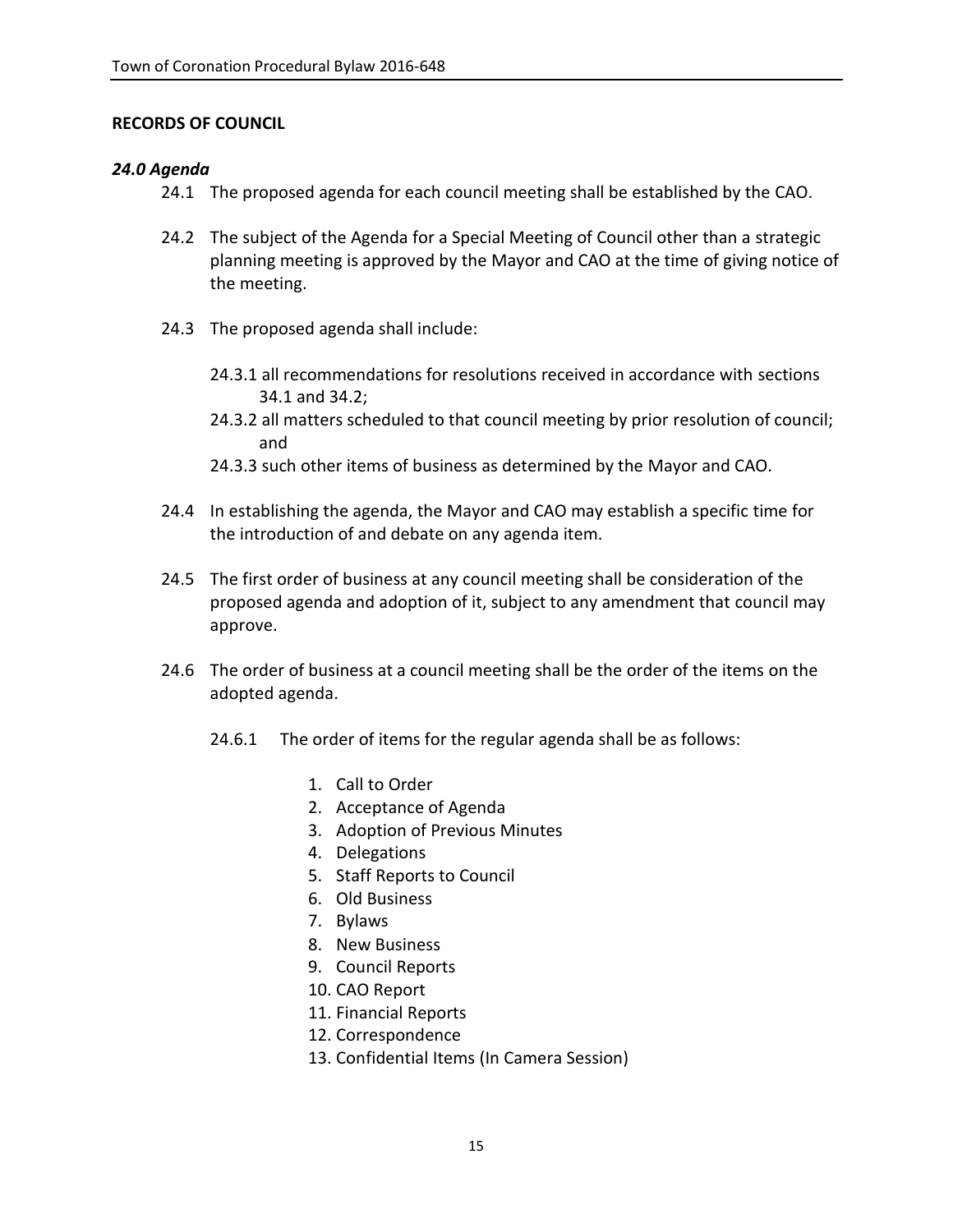- 24.7 Councillors shall submit a written report to Council at least once per month which:
	- 24.7.1 shall update Council on recent activities of interest to the Council and the municipality
	- 24.7.2 shall report to Council on the activities of boards and committees to which the Councillor has been appointed by Council
	- 24.7.3 shall be provided in electronic format to the CAO by 4:00 p.m. on the Wednesday immediately prior to the scheduled Council meeting at which the report shall be presented.
- 24.8 Addendums to the agenda must be high priority or emergent items authorized by the CAO.
- 24.9 After adoption of the agenda, council may alter the order of the items on the agenda, by majority vote, for convenience of the meeting.
- 24.10 Deadline for submission of agenda items is 4:00 p.m. on the Wednesday immediately prior to the scheduled Council meeting in which the item will be discussed, in order to allow sufficient time for review by the CAO.
- 24.11 All agenda items will be presented with a Request for Council Decision and shall include a recommendation for action, and shall also include any relevant supporting documentation as an attachment.
- 24.12 Should there be several priority items that are not addressed prior to the adjournment of the regular meeting, a Special Meeting of Council may be called by the Mayor or the meeting may be reconvened.
- 24.13 When a person wishes to have a letter or other communication considered by Council or a Committee, it shall be addressed to the council, and shall:
	- 24.13.1 Clearly set out the matter at issue and the request; and
		- a. For written correspondence; must be printed, typewritten or legibly written, be signed with the name of the writer and contain the mailing address of the writer; or
		- b. For electronic communication; must contain the name of the writer and both the mailing and electronic address of the writer.|
	- 24.13.2 A communication received by the CAO which does not meet the conditions in subsection (1) or is abusive in nature may be filed by the CAO.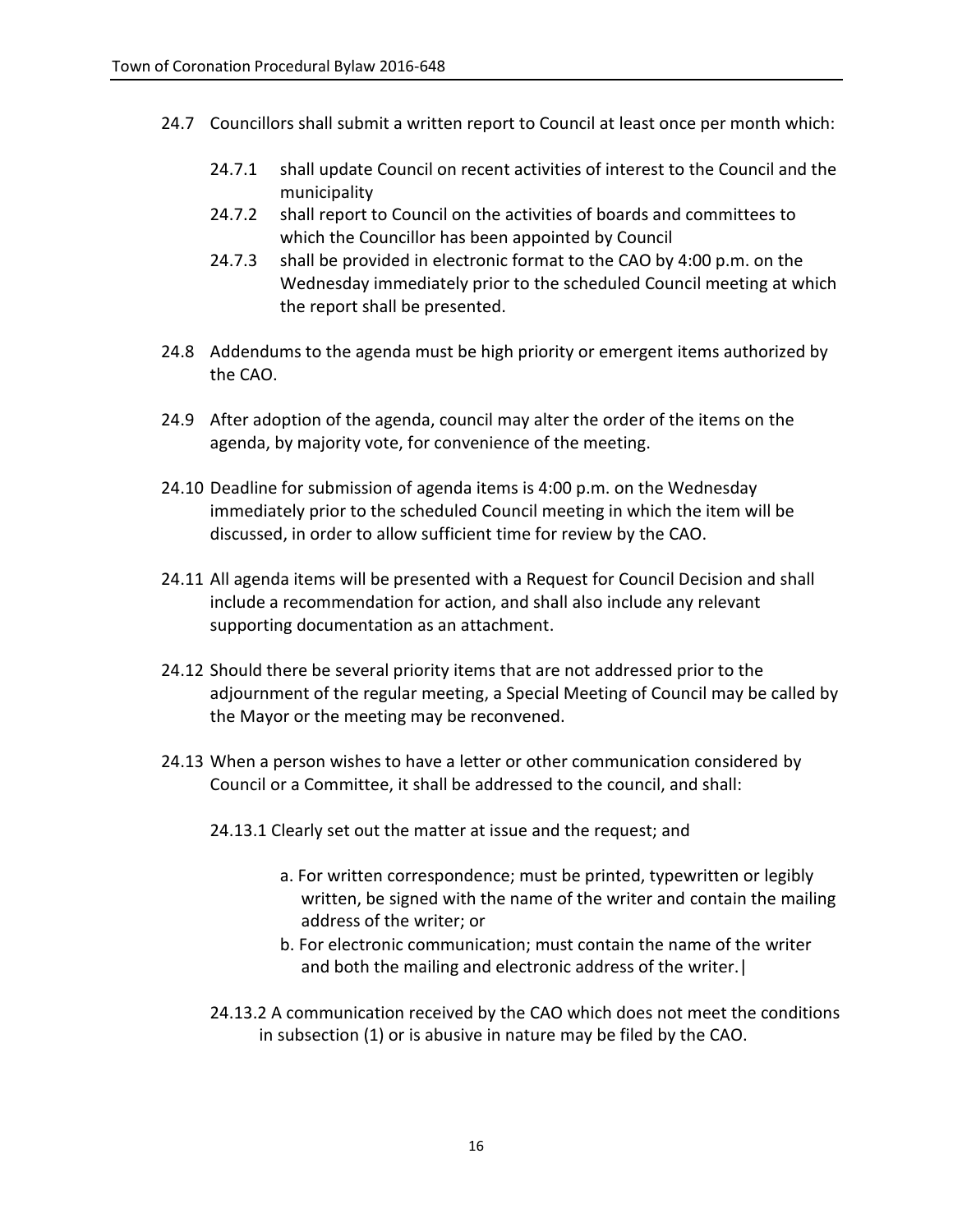- 24.14 On receipt of a communication, the CAO may;
	- 24.14.1 Include it on the agenda of the next Regular meeting, in full or in summary form; or
	- 24.14.2 Refer it to Administration for reply.
- 24.15 Once considered, no communication on substantively the same matter can be considered for at least 6 months.
- 24.16 An electronic copy of the Agenda shall be published and made available for the Council at least three days prior to the scheduled Council meeting.
- 24.17 An electronic copy of the Agenda shall be published and made available for the Public on the business day immediately preceding the scheduled Council meeting.

## *25.0 In Camera Agenda*

- 25.1 The items on the In Camera agenda are approved by the CAO in accordance with the provisions of the Municipal Government Act
- 25.2 In accordance with the Municipal Government Act, Section 153 and the Freedom of Information and Protection of Privacy Act, all members are required to keep in confidence matters discussed In Camera until the item is discussed at a Meeting held in public.

## *26.0 Minutes*

- 26.1 The CAO shall:
	- 26.1.1 in the case of a recorded vote, record the names of the Members and how they have voted;
	- 26.1.2 prepare the Minutes of every Meeting, in accordance with Section 208(1) of the *Municipal Government Act*, and distribute a copy to each Member in a subsequent Agenda for adoption at the Meeting;
	- 26.1.3 record the name and general nature of a Pecuniary Interest or Conflict of Interest declared by a Member for out of camera discussions;
	- 26.1.4 record the names of persons who have spoken for or against a matter considered at a Public Hearing; and
	- 26.1.5 record the distribution of additional material authorized by the Mayor to be distributed to Council and to form part of the Corporate Record.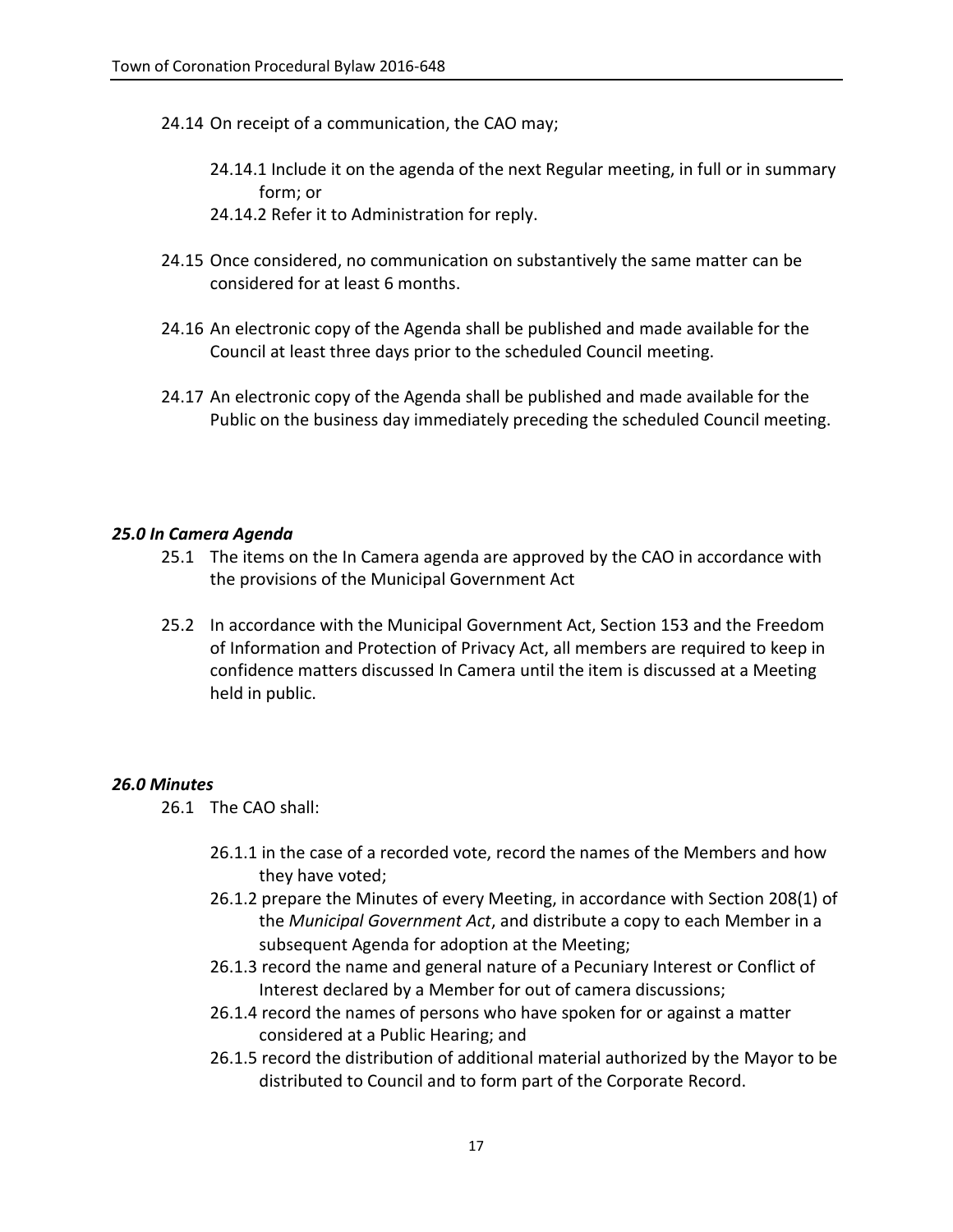- 26.2 A Member may make a motion requesting that the Minutes be amended to correct an inaccuracy or omission.
- 26.3 Only minor changes may be made to correct errors in grammar, spelling, and punctuation or to correct the omission of a word necessary to the meaning or continuity of a sentence; but no change shall be allowed which would alter or affect, in a material way, the actual decision made by Council.

#### *27.0 Confirmation of Agenda*

- 27.1 The agenda shall be confirmed at the start of every meeting.
- 27.2 When a change in the order of business is desired, the members may table, bring forward or refer an item. This can be done during confirmation of the Agenda for items known to require such action. The minutes of the meeting are to reflect that change in order.
- 27.3 Urgent business should be considered for addition to the agenda at this time. However, urgent business may be added at another time in the meeting.

#### *28.0 Confirmation of Minutes*

- 28.1 The Mayor shall request a motion to confirm the minutes.
- 28.2 The minutes of a previous meeting shall not be read aloud unless directed by a unanimous vote of the members present.
- 28.3 Committees shall confirm the minutes of previous meetings.

#### *29.0 Corporate Seal*

- 29.1 The CAO or designate shall have custody of the corporate seal.
- 29.2 The corporate seal shall only be used under the direction of the CAO or designate as prima facie evidence that the Town of Coronation has assented to those documents to which the seal is affixed.
- 29.3 The corporate seal shall be affixed to the following documents:
	- 29.3.1. All bylaws of the Town of Coronation signed by the Mayor and the CAO;
	- 29.3.2. Debentures issued by the Town of Coronation and signed by the Mayor;
	- 29.3.3. Certificates of registration of debentures signed by the CAO or other designated officer;
	- 29.3.4. Contracts signed by the CAO;
	- 29.3.5. Papers certified by the CAO as being true copies of original documents held in the CAOs Office; and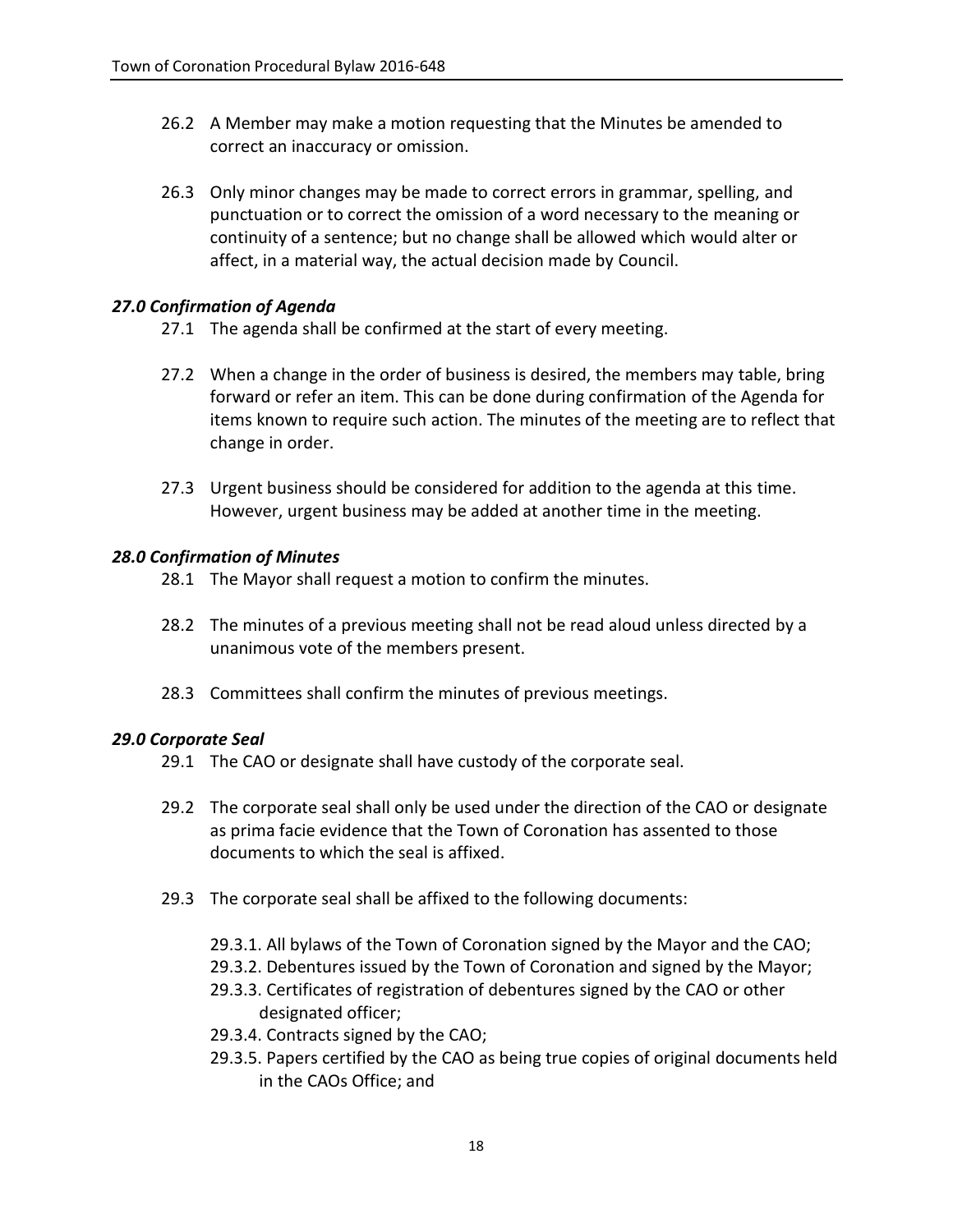29.3.6. Such other papers or documents which, in the opinion of the CAO, warrant the seal to be affixed.

## *30.0 General Meeting Procedures*

30.1 A meeting is called to order when:

- 30.1.1 Sufficient members are present to form a Quorum at the time set for the start of the Meeting. The Mayor shall take the Chair and call the Meeting to order; and
- 30.1.2 There are sufficient members present to form a Quorum at the time set for the start of the Meeting and the Mayor and Deputy Mayor are absent, the CAO shall call the meeting to order and shall call for a councillor to be appointed by a resolution to chair the meeting.
- 30.2 When there are insufficient members present to form a Quorum at the time set for the start of the Meeting, the CAO shall record the names of the Members present and the Meeting shall be adjourned until the next Regular Meeting, unless a Special Meeting is called earlier. The agenda delivered for the meeting shall be considered at the next regular meeting prior to the consideration of the agenda for the subsequent meeting, or it shall be the agenda for a special meeting called for that purpose.

## *31.0 Presentations/Recognitions*

31.1 All non-standard presentations and recognitions made to Council at a Regular Meeting must be approved and placed on the agenda through the CAO.

## *32.0 Pecuniary Interest*

- 32.1 A member who has a pecuniary interest in a matter before Council shall:
	- 32.1.1 Disclose the general nature of the pecuniary interest; and 32.1.2 Leave the meeting before debate and return after the vote is declared.
- 32.2 The member declaring a pecuniary interest is not considered part of the quorum for the item.
- 32.3 Pecuniary interests are to be noted in the meeting minutes stating the agenda item in which they pertain to.
- 32.4 Pecuniary interests for in-camera items are to be noted under "In-Camera" heading; however, the description is not required.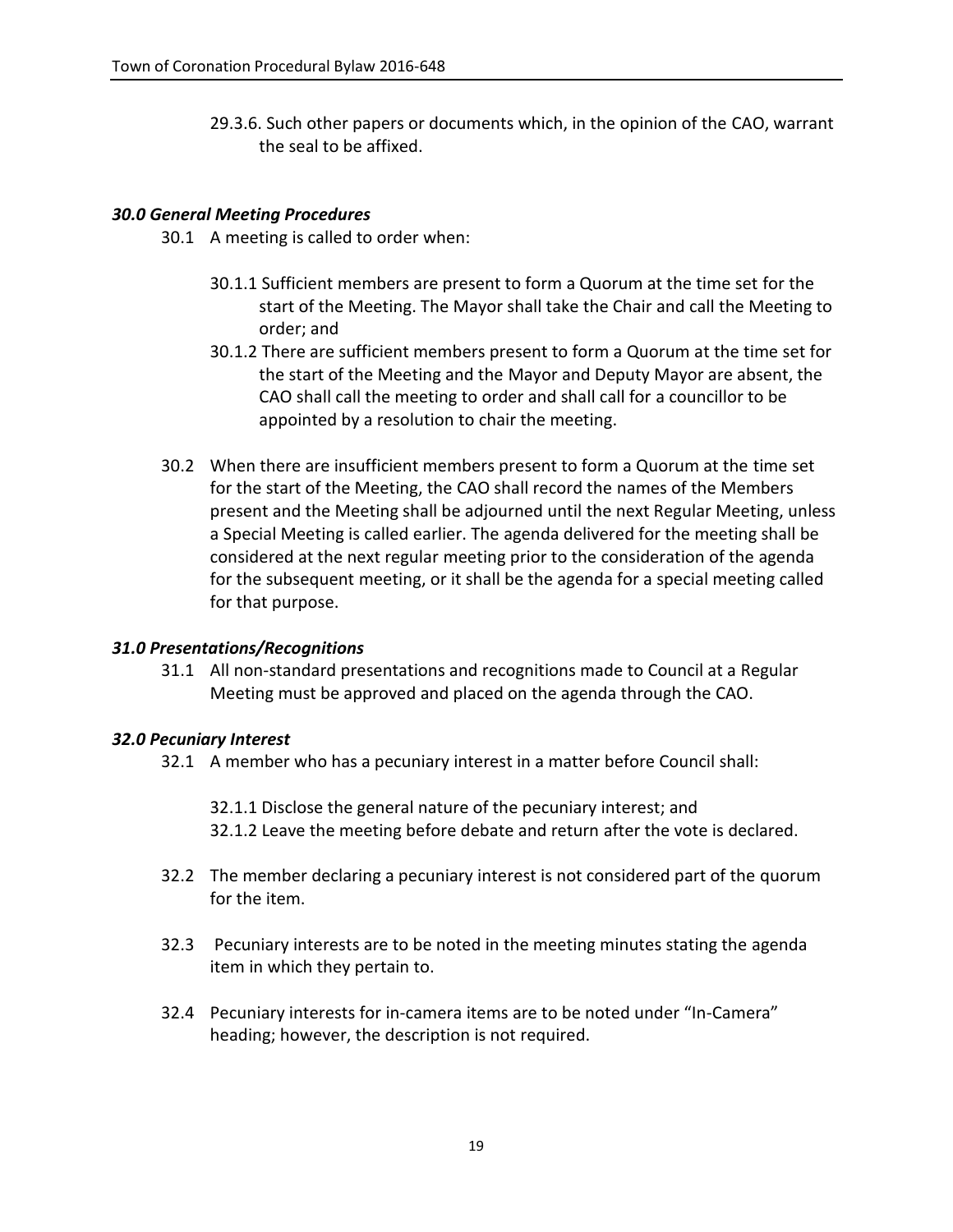## *33.0 Unfinished Business*

33.1 Unfinished Business remaining at the time of the adjournment due to loss of Quorum shall be considered at the next Regular Meeting or at a Special Meeting called for the purpose of the unfinished business.

#### **MOTIONS IN MEETINGS**

#### *34.0 Motions*

- 34.1 Recommendations for motions to be made at a council meeting must be given to the CAO by 4:00 p.m. on the Wednesday immediately prior to the council meeting at which the motion is to be considered.
- 34.2 A motion must be made prior to any debate or vote occurring.
- 34.3 A recommendation in a report is not a motion until a councillor moves it.
- 34.4 A recommendation in a report may be moved and seconded as the main motion with an amendment included.
- 34.5 Council shall consider only one motion at a time.
- 34.6 After a motion has been moved, it may not be withdrawn without the majority consent of council.
- 34.7 The following motions are not debatable by council:

34.7.1 to raise a point of privilege; 34.7.2 to call for orders of the day; 34.7.3 to raise a point of order; 34.7.4 to withdraw a motion; 34.7.5 to recess or adjourn the meeting; or 34.7.6 to challenge a ruling of the Mayor.

- 34.8 When a motion has been made and is being considered, no councillor may make any other motion except:
	- 34.8.1 to amend the motion;
	- 34.8.2 to refer the main motion to committee of the whole, the administration, a council committee or some other person or group for consideration;
	- 34.8.3 to postpone consideration of the motion; or
	- 34.8.4 to table the motion.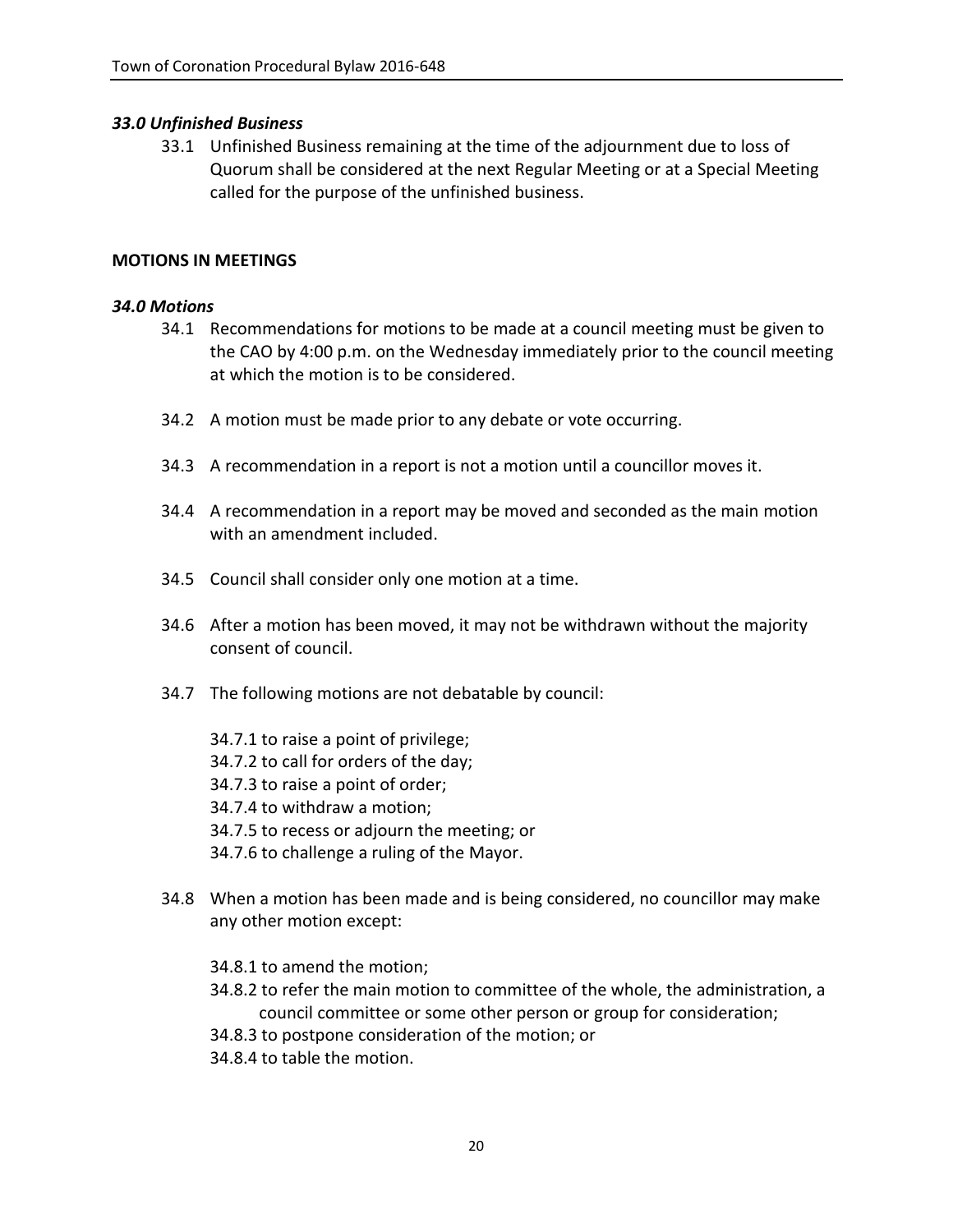- 34.9 Motions shall have precedence in accordance with the order that they are listed in section 34.7 and then in section 34.8
- 34.10 If a motion fails, the same motion shall not be renewed unless:
	- 34.10.1 a general municipal election has been held; or 34.10.2 one year has passed since the date that the motion was defeated.
- 34.11 Notwithstanding section 34.10, if a motion is defeated, a councillor may introduce a motion calling on council to renew the motion if:
	- 34.11.1 a two-thirds majority of council grants leave to a councillor to introduce a motion calling on council to renew the motion; or
	- 34.11.2 the councillor who wishes to have council renew a motion provides previous notice by setting out in writing what special or exceptional circumstances warrant further debate.
- 34.12 If a motion succeeds, a councillor may introduce a motion calling on council to rescind the motion or amend a motion previously adopted, provided that the councillor sets out in writing what special or exceptional circumstances warrant further debate.
- 34.13 In emergent situations, where previous notice to rescind or amend a motion previously adopted is not practical, a motion to rescind or amend a motion previously adopted shall require a two-thirds vote of councillors present at the council meeting at which the rescinding or amending motion is introduced.
- 34.14 A motion to rescind, renew or amend a motion previously adopted may not be introduced where the vote on the original motion has caused an irrevocable action.

#### *35.0 Amendments to Motions*

- 35.1 A councillor who moved a motion may not move an amendment to it.
- 35.2 Any councillor, other than the councillor who moved the main motion, may move to amend a motion.
- 35.3 The councillor who moved the main motion may move an amendment to the amendment.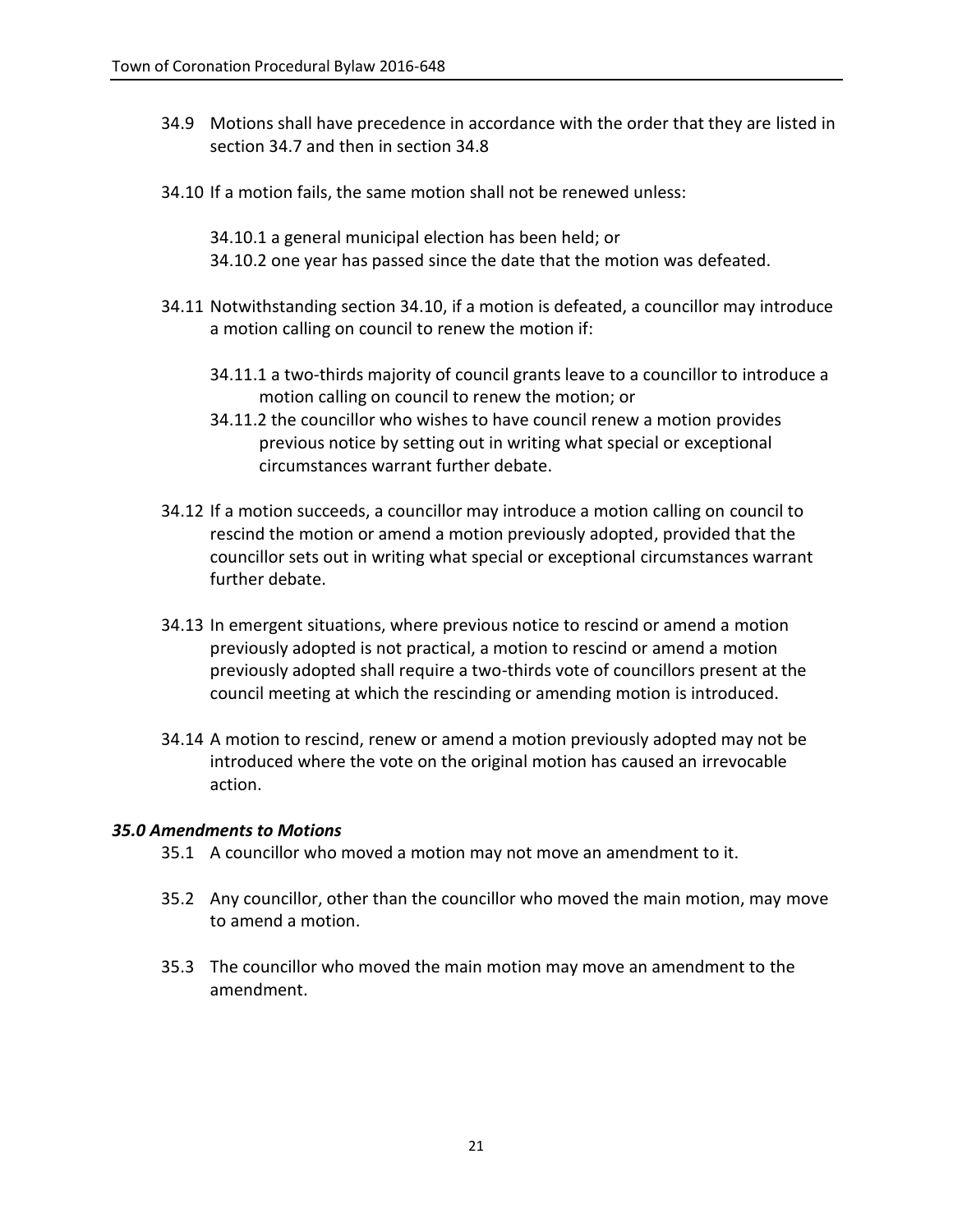- 35.4 The Mayor shall allow only:
	- 35.4.1 one amendment to the main motion; and
	- 35.4.2 one amendment to the amendment to be advanced and considered at a time.
- 35.5 Council must vote:
	- 35.5.1 on an amendment to the amendment, if any, before voting on the amendment; and
	- 35.5.2 on any amendment before voting on the main motion.
- 35.6 When an amendment is on the floor, council may debate only the merits of the amendment and shall not debate the merits of the motion to which it is applied.
- 35.7 The Mayor shall not put the main motion under debate to a vote until all amendments to it have been put to a vote of council.
- 35.8 Once all amendments to the main motion have been voted on, the Mayor shall put forth the main motion under debate to council for a vote, incorporating the amendments that have been passed by council.
- 35.9 Notwithstanding anything in this section, a councillor who has moved a motion may restate the motion to include a proposed amendment if no other councillor objects.

## *36.0 Motions to Refer*

- 36.1 Any councillor may move to refer any main motion, and any pending amendments, to a council committee or the administration for investigation and report.
- 36.2 A motion to refer:
	- 36.2.1 is debatable;
	- 36.2.2 precludes any further amendment to the main motion, until the motion to refer has been addressed by council;
	- 36.2.3 shall include instructions indicating what the receiving body is to do and the date by which council requires a response; and
	- 36.2.4 may be amended only as to the body to which the motion is referred and the instructions on the referral.
- 36.3 The Mayor shall refuse to accept a motion to refer that would have the effect of defeating the motion to which it applies.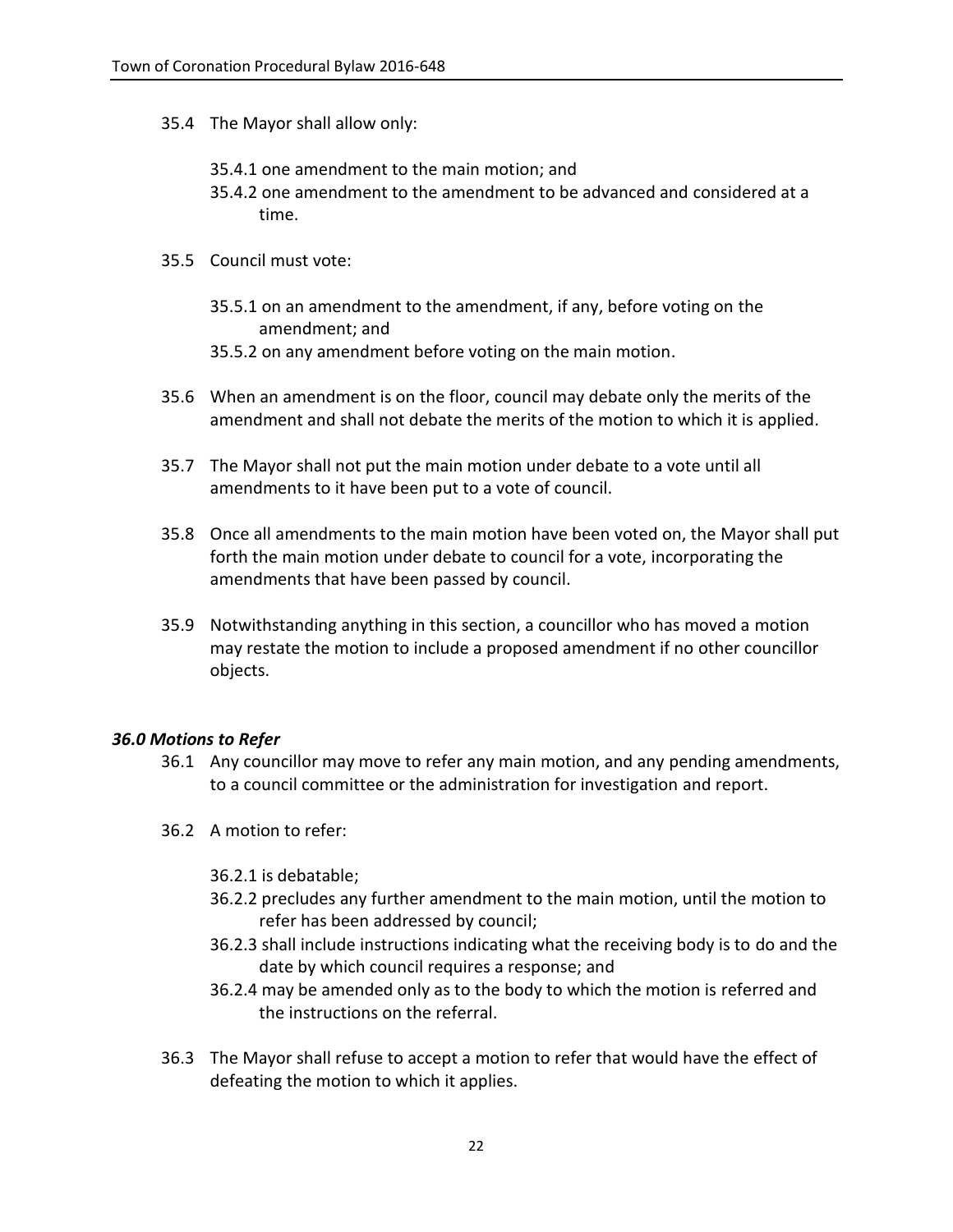36.4 Once the body to which a resolution has been referred commences its deliberations, the body may recommend for adoption, any amendment to the resolution so referred, without regard to any amendments considered by council prior to the referral. The resolution proposed by the referral body shall be as if introduced to council for the first time, and council shall be free to consider any amendment to it.

## *37.0 Splitting a Motion*

- 37.1 When a motion is lengthy, complicated or contains a series of independent issues dealing with different subjects, a councillor may request that the motion be split into parts so that each part may be voted upon individually.
- 37.2 A councillor who requests that a motion be split into parts may reword the parts so that the syntactical integrity of each part is maintained, but in doing so shall not change the intent of each part.
- 37.3 The chief administrative officer may, on the request of the Mayor, assist with phrasing the motions that would result from a motion being split so that the motions may be dealt with most effectively by council.

## *38.0 Tabling Motions*

- 38.1 A motion may be tabled by a majority vote of council to enable council to deal with other more pressing matters.
- 38.2 A motion to table:
	- 38.2.1 includes all other motions; and
	- 38.2.2 takes precedence over any other motion connected with the motion being tabled.
- 38.3 A motion that has been tabled may be raised from the table at any time by a majority vote of council.
- 38.4 If a motion to raise a motion from the table is defeated, it may only be made again after council has addressed some other matter or business.
- 38.5 When a tabled motion is raised from the table, it is brought back with all motions connected with it, exactly as it was when laid on the table.
- 38.6 A motion fails if it is not raised from the table within one year of being tabled.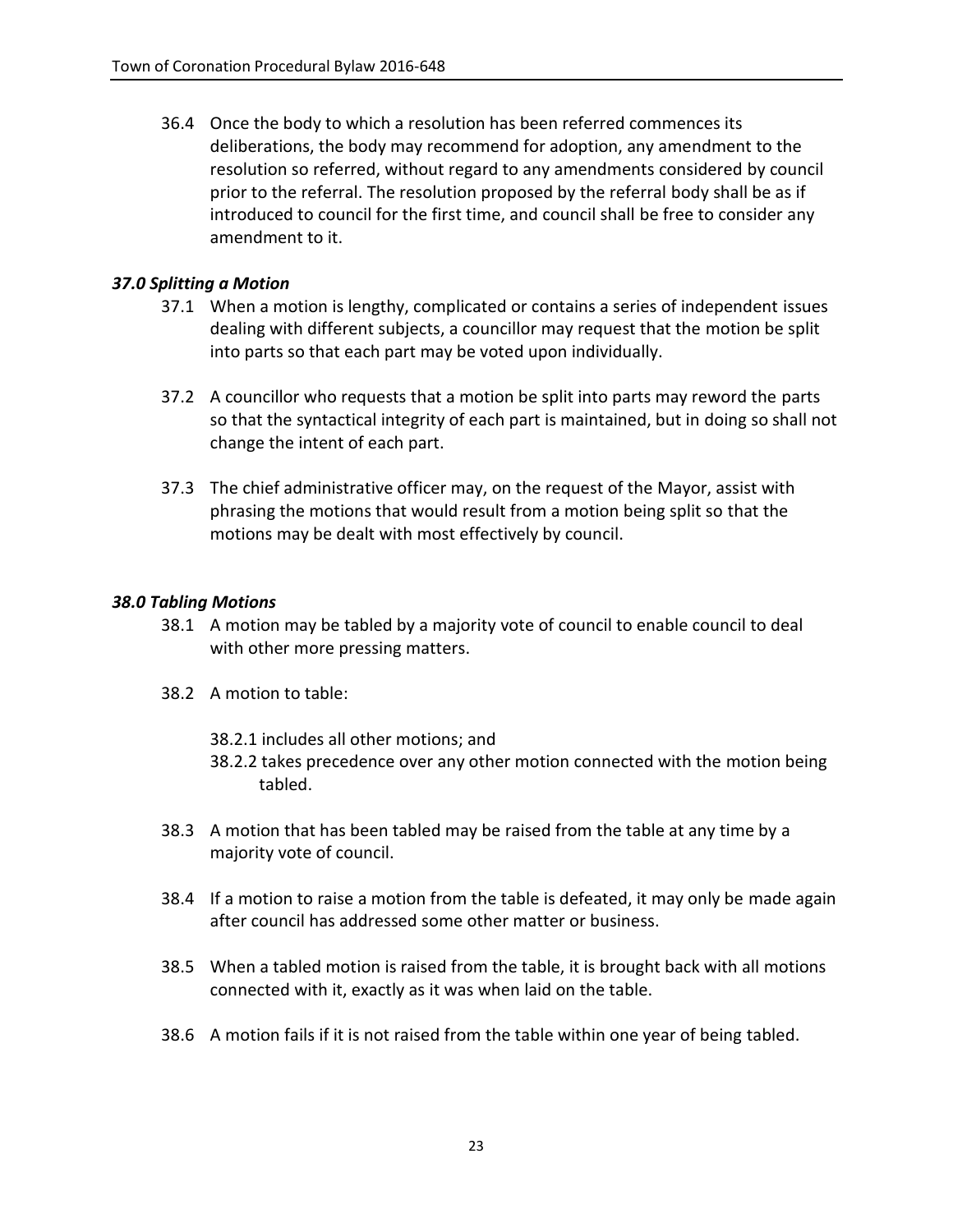## *39.0 Postponing Motions*

- 39.1 A motion may be postponed:
	- 39.1.1 to later in the meeting to enable council to deal with other more pressing matters; or
	- 39.1.2 to a specified time and/or date; or
	- 39.1.3 until the occurrence of an event; or
	- 39.1.4 indefinitely.
- 39.2 A motion to postpone:
	- 39.2.1 includes the motion being postponed and all connected amendments; and 39.2.2 takes precedence over any other motion connected with the motion being postponed.
- 39.3 A motion that has been postponed under section 39.1.1 or 39.1.4 may be considered at any time by a two-thirds majority vote of council.
- 39.4 If a motion to consider a postponed motion is defeated, it may only be made again after council has addressed some other matter or business.
- 39.5 When a motion that has been postponed is brought back to council, it is brought back with all motions connected with it, exactly as it was when postponed.
- 39.6 If a motion has been postponed to a specified time and/or date or until the occurrence of an event, the motion is automatically placed on an agenda for consideration at that time and date or upon the occurrence of the event.
- 39.7 The effect of the motion to postpone a motion indefinitely is to suppress it throughout the current council term.

## *40.0 Notice of Motion*

- 40.1 Prior to council adjourning a regular council meeting, councillors will be given an opportunity to bring a notice of motion by reading into the minutes the notice of motion and by providing the chief administrative officer with a written copy of the notice.
- 40.2 A notice of motion given at one regular council meeting will automatically appear on the agenda of the next regular council meeting.
- 40.3 A notice of motion cannot be made at a special council meeting.
- 40.4 A motion of notice is not debatable until a councillor moves the motion.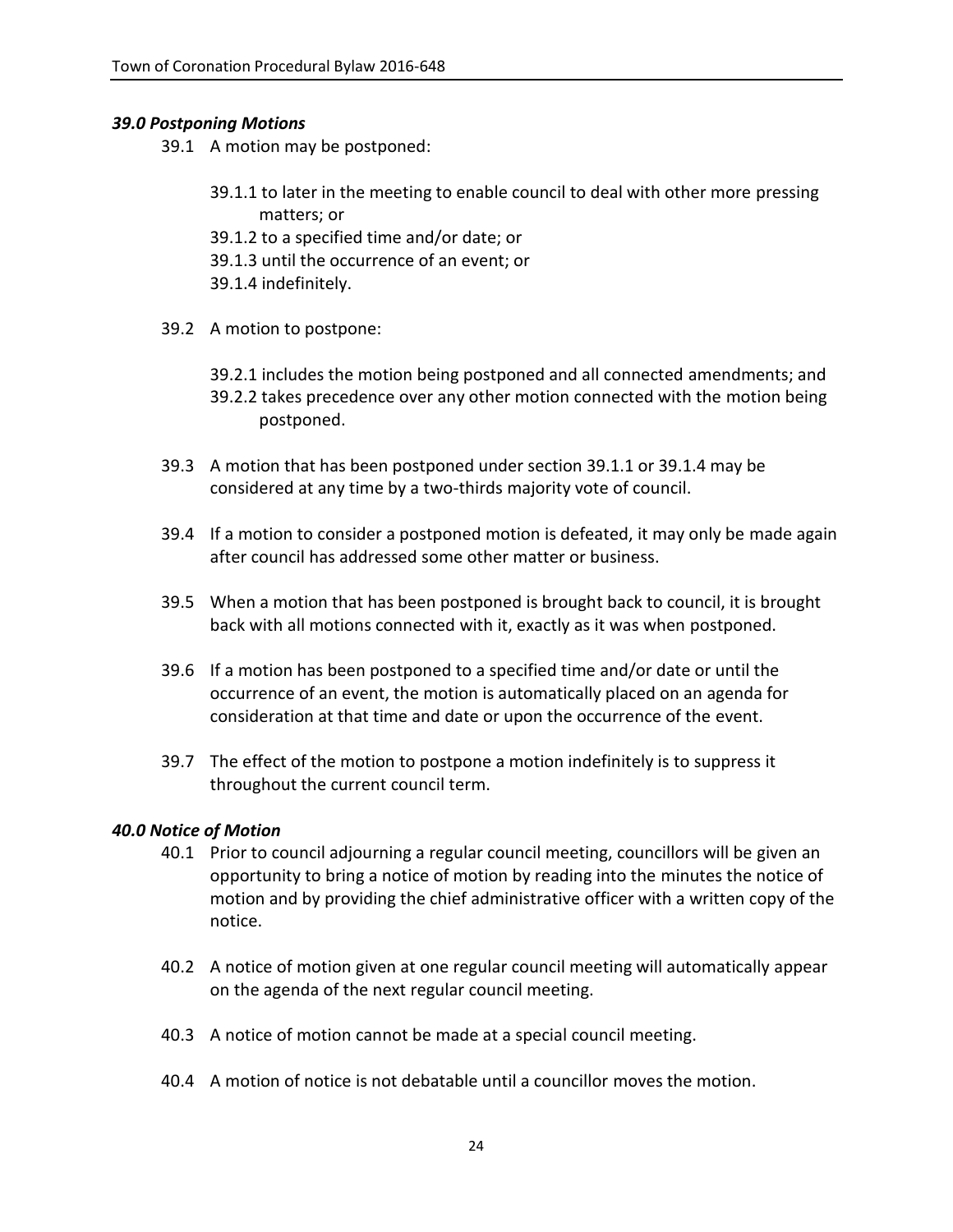## **RULES FOR BYLAWS**

## *41.0 Bylaws*

- 41.1 The CAO must review the form of each proposed bylaw to ensure that it is consistent with the form of bylaw that council may adopt from time to time by resolution.
- 41.2 Each proposed bylaw must include:

41.2.1 the bylaw number assigned to it; 41.2.2 a concise title; and 41.2.3 the reading to take place.

- 41.3 If the council is not satisfied with the form of a proposed bylaw, council may refuse to consider the bylaw until it is in the proper form.
- 41.4 The bylaw number, concise title of a proposed bylaw and the reading to take place must be included on the agenda of the meeting at which the bylaw is to be introduced.
- 41.5 The CAO must make available a copy of the bylaw to each councillor before the first reading of the bylaw.
- 41.6 Every proposed bylaw must have 3 distinct and separate readings.
- 41.7 After first reading of the bylaw a councillor may move to have the bylaw read a second time.
- 41.8 Council may not give a bylaw more than two readings at a meeting unless councilors unanimously agree to consider third reading at that meeting.
- 41.9 Any amendments to the bylaw that are passed by Council before the motion for third reading is passed:

41.9.1 are deemed to have received first and second reading; and 41.9.2 are incorporated into the proposed bylaw.

- 41.10 The CAO may draw council's attention to an error or propose a minor change without affecting the substance of a proposed bylaw and may recommend that council consider an amendment to correct the error.
- 41.11 If amendments to the proposed bylaw have been carried, a councillor may request an opportunity to review the full text of the bylaw as amended prior to third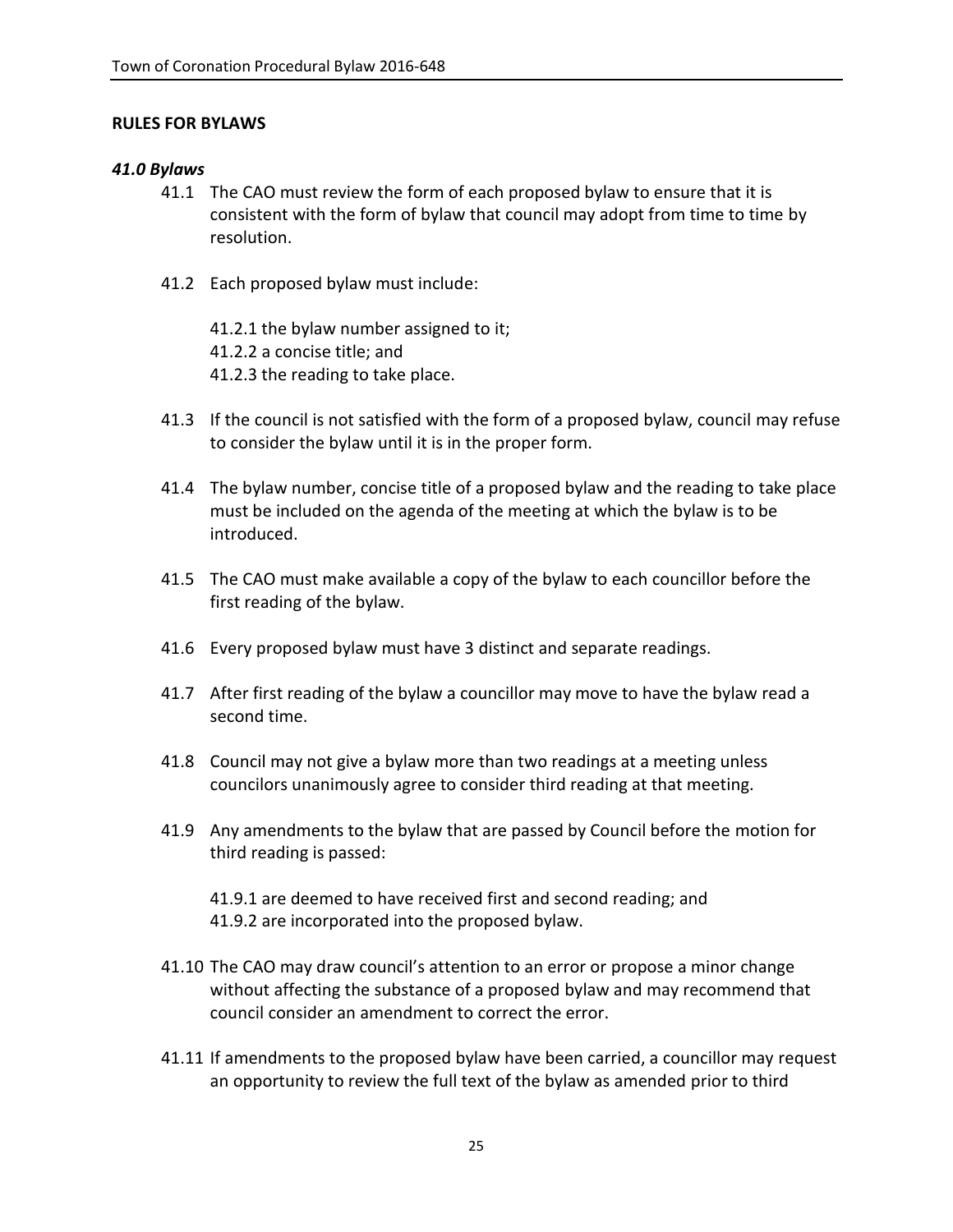reading and the Mayor shall provide a recess for the councillor to do so.

- 41.12 If any reading of a proposed bylaw fails, all previous readings are rescinded.
- 41.13 A bylaw is deemed to be passed when it receives third reading and it is signed by the Mayor and a designated officer.
- 41.14 Copies of bylaws, once approved, shall be filed in the Bylaw Library and published on the Town of Coronation Web Site.

## *42.0 Information Requests*

- 42.1 A councillor wishing to make an information request of administration shall present it to council at the appropriate time on the agenda of a regular council meeting.
- 42.2 If the CAO is unable to answer the information request at the meeting, the CAO will forward the request to the appropriate official or body in the Town of Coronation for a response.
- 42.3 Unless the information request specifies that the councillor wishes the information to appear on a subsequent agenda, the information will be forwarded directly to all councillors.
- 42.4 If the CAO determines that the requested information should not be supplied, as the corporation has an obligation to keep it private under the provisions of the *Freedom of Information and Protection of Privacy Act*, the CAO shall file a response with council stating the reasons for withholding the information.
- 42.5 If the CAO determines that the time and cost of compiling the information will be considerable, the CAO shall request a resolution of council to approve the request either at the same meeting or a future meeting.
- 42.6 If a councillor who has made an information request wishes to withdraw the request, at the appropriate time on the agenda that councillor shall so inform council.

# *43.0 Public Hearings*

- 43.1 "Adjourn" used in relation to a public hearing means to take a break in the public hearing with the intent of returning to the public hearing at another meeting or later in the same meeting.
- 43.2 "Close" used in relation to a public hearing means to terminate the public hearing.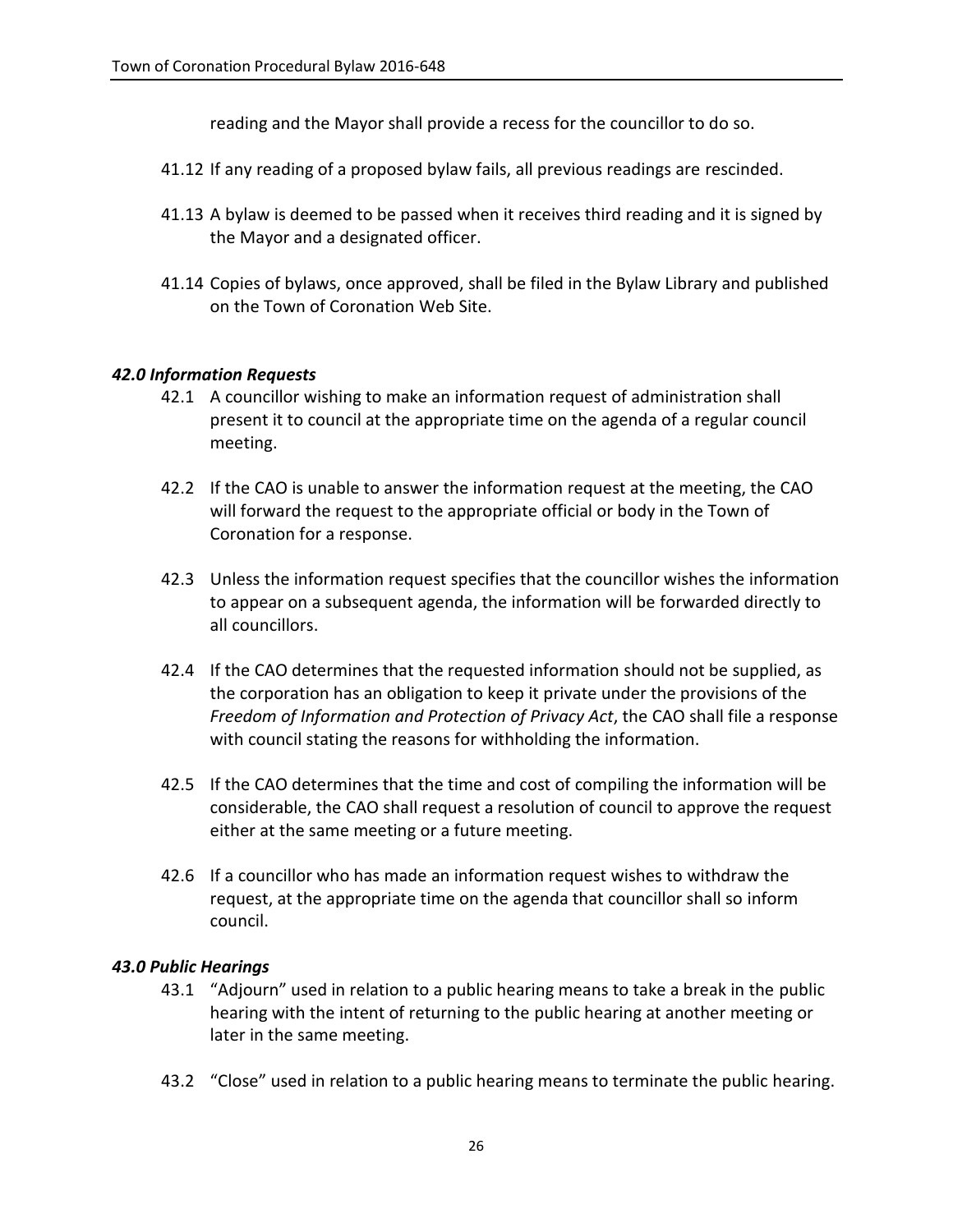- 43.3 The Agenda for Public Hearings shall include those items relating to planning matters in accordance with the MGA, items in which Council has directed to the Public Hearing and items placed on the agenda by the Mayor and CAO.
- 43.4 Members addressing Council are subject to a fifteen minute time frame.
- 43.5 Individuals addressing Council shall provide their name, who they represent and provide the CAO the correct spelling of their name and presentation material to Council to be included in the Corporate Record for the Meeting.
- 43.6 The Mayor, or the CAO, shall inform council of any written submissions and the numbers in favor of and opposed to the matter.
- 43.7 Any person who claims to be affected by the subject matter of the public hearing shall be afforded an opportunity to be heard by the council in person or through an agent, as per Section 230(4) of the Municipal Government Act.
- 43.8 Any councillor or the public may review the written submissions received before the commencement of the public hearing or during the public hearing.
- 43.9 Members shall not ask questions of the Administration until all of the public or representatives have been heard.
- 43.10 The public hearing must be closed before council votes on second reading of a bylaw.
- 43.11 Once the public hearing is closed, council shall not receive any additional information on a proposed bylaw or resolution without reopening the public hearing.
- 43.12 If there is more than one public hearing on the agenda, there shall be a motion to adjourn or close one public hearing before the Mayor opens another public hearing.
- 43.13 Matters that are related to the same topic may be addressed in the same public hearing.
- 43.14 The order of business for each item of a Public Hearing shall be:
	- 43.14.1 Presentation from the Administration and questions of clarification;
	- 43.14.2 Public Hearing presentations by
		- o Those speaking in favor,
		- o Those speaking against, and
		- o Follow-up questions from members.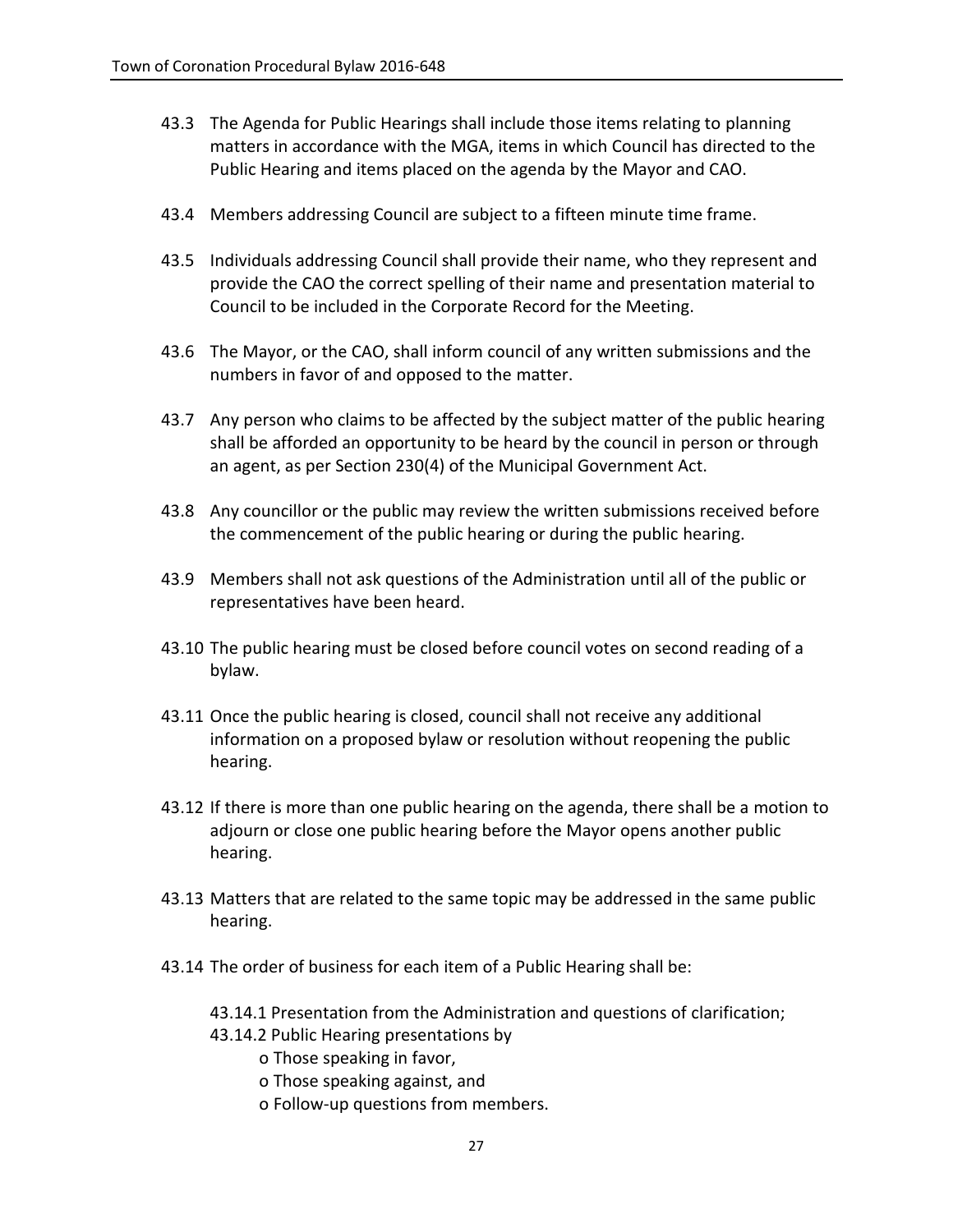43.14.3 Questions of the administration from members; and 43.14.4 Motions.

- 43.15 Council may hold public meetings to solicit input from the public on issues for which a public hearing is not required.
- 43.16 Public meetings shall be conducted according to the procedures for public meetings adopted from time to time by council.

## *44.0 Adjourning the Meeting*

- 44.1 When the Mayor is satisfied that all the business and purposes of a meeting have been addressed, the Mayor requests a motion to adjourn the meeting.
- 44.2 Any councillor may move to adjourn the meeting at any time.
- 44.3 Meetings shall adjourn at 10:00 pm. If in session at that time, Council may conclude the matter under discussion by a two-thirds vote, taken before 10:00 pm and then recess the meeting.
- 44.4 Meetings may continue past 10:00 pm with a motion to continue in 1 hour increments with a two-thirds vote.
- 44.5 The Regular meeting shall reconvene at a time scheduled during the previous Regular Meeting to complete unfinished business remaining at the time of the recess, unless otherwise directed by a two-thirds vote.
- 44.6 When a motion to adjourn is lost, a new motion to adjourn must be made and adopted. This motion cannot be reconsidered.

## *45.0 Communications*

45.1 A council meeting or council committee meeting may be conducted by means of electronic or other communication facilities according to the provisions of the *Act*  and policies and procedures adopted by council.

## *46.0 Severability*

46.1 If any section or parts of this bylaw are found in any court of law to be illegal or beyond the power of Council to enact, such Section or parts shall be deemed to be severable and all other Section or parts of this bylaw shall be deemed to be separate and independent there from and to be enacted as such.